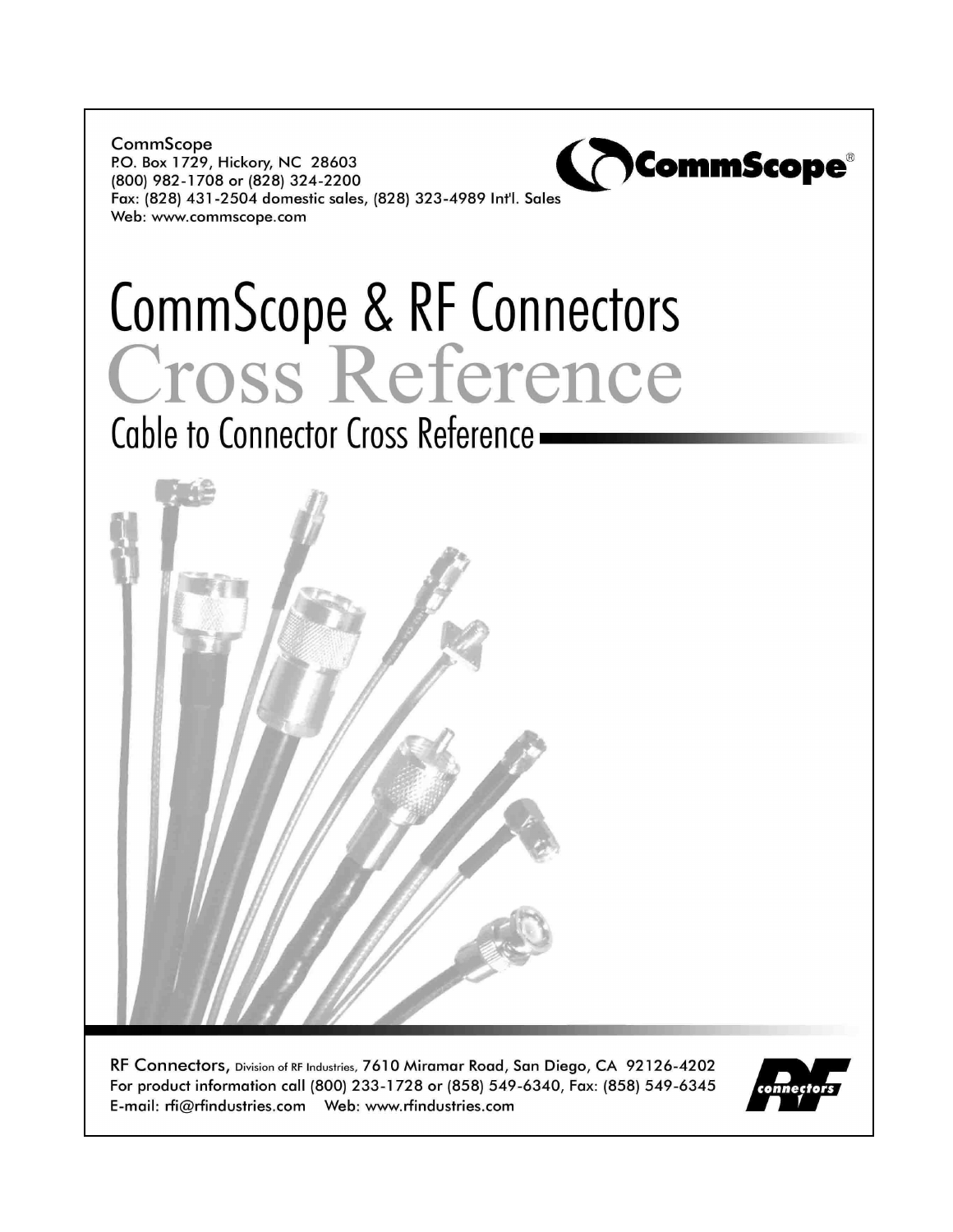# **HOW TO USE THIS MANUAL**

This manual is organized first by CommScope Cable groups and then by the types of RFI connectors available for each group. The connector lists are divided into subgroups by interface type.

Each connector listing contains the RFI part number, the description and the materials used for each connector. The materials listings consist of the body, shell, pin/contact, and dielectric.

The Cable Number Locator below is supplied for easy cross-referencing by cable part number to page number.

#### *Example:*

*You need to know if RFI has an N Male Clamp Solder Plug for CommScope 5556.* 

*Refer to the table below for CommScope 5556. Go to page 10. Under the heading for CommScope 5550, 5555, 5556, 5559, 5560, 5563, 5564, 6200, 6201, 6608, 6609, 6611, 6612, 6615you will find RFN-1904-1N and RFN-1904-1S.* 

From the description and the materials information you are able to determine if one of these connectors works for your application. The legend on page two explains the material codes used in this manual.

**Part numbers with an (\*) are special order only.** If you have special requirements, please contact RF Industries' sales department for assistance.

|                   |      |         | -    |                  |      |         |      |         |      |
|-------------------|------|---------|------|------------------|------|---------|------|---------|------|
| Cable #           | Page | Cable # | Page | Cable #          | Page | Cable # | Page | Cable # | Page |
|                   | #    |         | #    |                  | #    |         | #    |         | #    |
| O <sub>2</sub> 73 | 11   | 720T2   | 14   | 735T2P           | 14   | 2065V   | 11   | 2279V   | 15   |
| 0132K             | 15   | 734A    | 16   | 2020K            | 11   | 2095K   | 11   | 2527K   | 12   |
| 0132V             | 15   | 734C1   | 16   | 2020V            | 11   | 2125K   | 9    | 3104    | 6    |
| 0151              | 15   | 734C1H  | 16   | 2035             | 14   | 2249K   | 11   | 3111    | 7    |
| 0268              | 5    | 734C1P  | 16   | 2035K            | 16   | 2250K   | 11   | 3123    | 8    |
| 0269              | 15   | 734C12  | 16   | <b>2037 Dual</b> | 11   | 2250V   | 11   | 3130    | 9    |
| 0359K             | 15   | 734D    | 16   | 2037K            | 11   | 2274K   | 15   | 3135    | 10   |
| 0359V             | 15   | 734S1   | 16   | 2037V            | 11   | 2274V   | 15   | 3136    | 11   |
| 0458              | 15   | 734S1H  | 16   | 2039             | 11   | 2275K   | 15   | 3139    | 12   |
| 0490              | 15   | 734S6   | 16   | 2039K            | 11   | 2275V   | 15   | 3222    | 13   |
| 0497              | 15   | 734ST   | 16   | 2039V            | 11   | 2276K   | 15   | 3226    | 13   |
| 0497U             | 15   | 734STH  | 16   | 2040K            | 11   | 2276V   | 15   | 3227    | 13   |
| 0498              | 15   | 735     | 14   | 2040V            | 11   | 2277K   | 15   | 3228    | 13   |
| 0498U             | 15   | 735T1   | 14   | 2041K            | 11   | 2277V   | 15   | 3229    | 13   |
| 0623              | 13   | 735T1H  | 14   | 2045             | 11   | 2278    | 15   | 3240    | 13   |
| 0624              | 14   | 735T1P  | 14   | 2045V            | 11   | 2278V   | 15   | 3247    | 11   |
| 0626              | 14   | 735T2   | 14   | 2054K            | 11   | 2279    | 15   | 3249    | 11   |
| 720T1             | 14   | 735T2H  | 14   | 2065K            | 11   | 2279K   | 15   | 4465    | 15   |

#### **CommScope Cable Number Locator**

 **Continued on Page 2**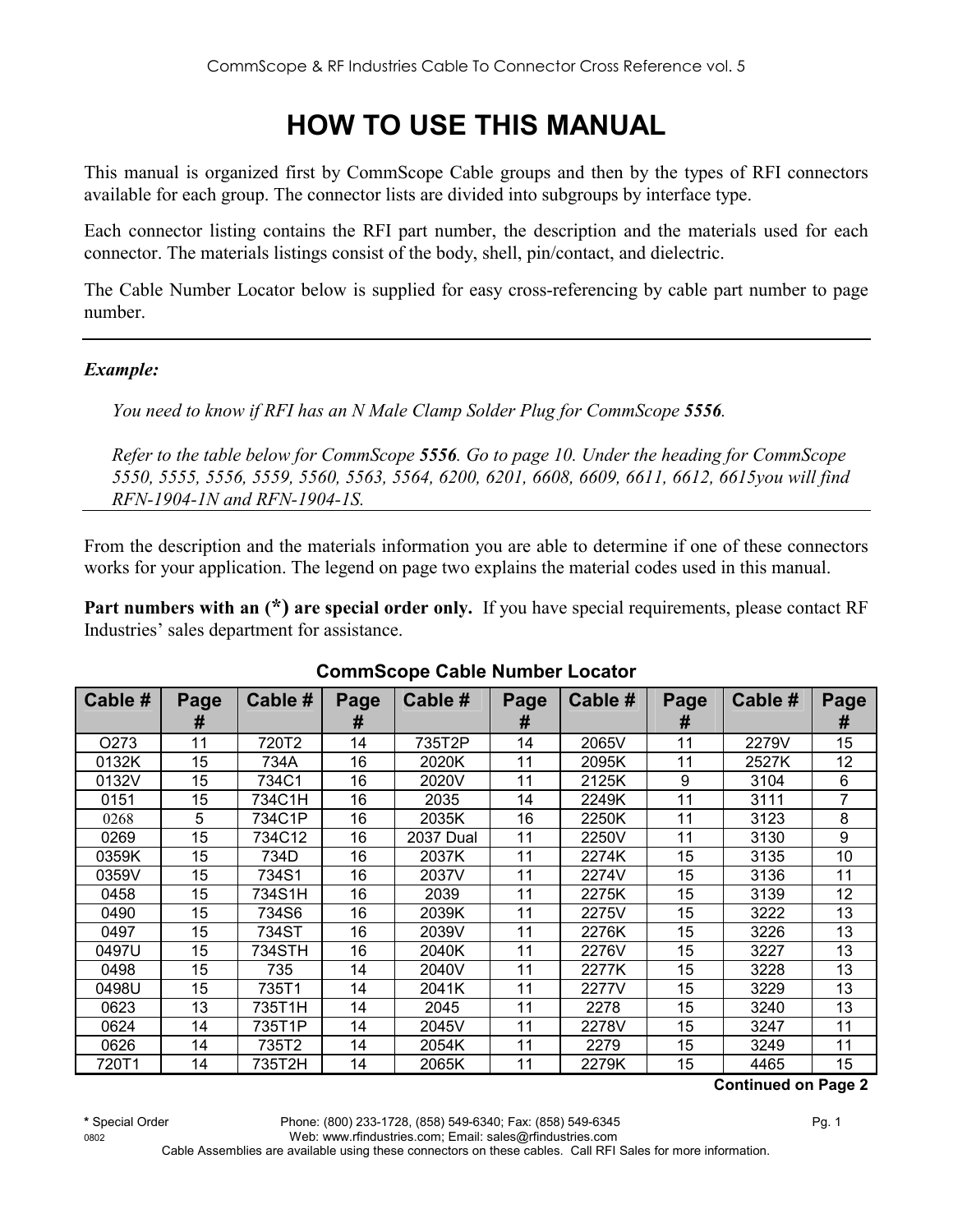| Cable # | Page<br># | Cable # | Page<br>#       | Cable # | Page<br>#       | Cable # | Page<br># | Cable #         | Page<br>#       |
|---------|-----------|---------|-----------------|---------|-----------------|---------|-----------|-----------------|-----------------|
|         |           |         |                 |         |                 |         |           |                 |                 |
| 4796    | 15        | 5702    | 15              | 5916    | 15              | 8060    | 15        | 73512P          | 14              |
| 5520    | 11        | 5713    | 15              | 5916R   | 15              | 8126    | 15        | 73516           | 14              |
| 5550    | 10        | 5715    | 15              | 5918    | 15              | 8136    | 15        | 73516H          | 14              |
| 5550M   | 11        | 5720    | 15              | 5920    | 15              | 8236    | 15        | 73524           | 14              |
| 5552    | 11        | 5725    | 15              | 5950    | 15              | 8530    | 15        | 73524H          | 14              |
| 5553    | 11        | 5726    | 15              | 6200    | 10              | 72001   | 14        | 556510          | 11              |
| 5554    | 11        | 5726R   | 15              | 6201    | 10              | 72012   | 14        | 576503          | 15              |
| 5555    | 10        | 5727    | 15              | 6608    | 10              | 73501   | 14        | 576504          | 15              |
| 5556    | 10        | 5728    | 15              | 6609    | 10              | 73501H  | 14        | 576505          | 15              |
| 5557    | 11        | 5729    | 15              | 6611    | 10              | 73501P  | 14        | 753603          | 14              |
| 5559    | 10        | 5730    | 15              | 6612    | 10              | 73502   | 14        | 753604          | 14              |
| 5560    | 10        | 5731    | 15              | 6615    | 10              | 73502H  | 14        | 753605          | 14              |
| 5563    | 10        | 5765    | 15              | 7501    | $\overline{12}$ | 73502P  | 14        | CSW400R         | $\overline{13}$ |
| 5564    | 10        | 5786    | 15              | 7503    | 12              | 73503   | 14        | CSW600P         | 14              |
| 5565    | 11        | 5787    | 15              | 7505    | 12              | 73503H  | 14        | CSW600R         | 14              |
| 5567    | 11        | 5788    | 15              | 7506    | 12              | 73503P  | 14        | <b>WBC-100</b>  | $\mathfrak{B}$  |
| 5569    | 11        | 5789    | 15              | 7536    | 14              | 73506   | 14        | <b>WBC-195</b>  | 13              |
| 5571    | 11        | 5796    | 15              | 7537    | 14              | 73506H  | 14        | <b>WBC-200</b>  | 9               |
| 5572    | 11        | 5901    | 15              | 7538    | 14              | 73506P  | 14        | <b>WBC-240</b>  | $\overline{16}$ |
| 5572R   | 11        | 5903    | 15              | 7551    | 15              | 73508   | 14        | <b>WBC-300</b>  | 15              |
| 5573    | 11        | 5904    | 15              | 7573    | 11              | 73508H  | 14        | <b>WBC-400</b>  | 13              |
| 5574    | 11        | 5908    | $\overline{15}$ | 7713    | 11              | 73509   | 14        | <b>WBC-400R</b> | 13              |
| 5575    | 11        | 5909    | 15              | 7714    | 12              | 73509H  | 14        | <b>WBC-500</b>  | 14              |
| 5586    | 11        | 5913    | 15              | 7715    | 12              | 73509P  | 14        | <b>WBC-600</b>  | 14              |
| 5700    | 15        | 5914    | 15              | 7725    | $\overline{7}$  | 73512   | 14        |                 |                 |
| 5701    | 15        | 5915    | 15              | 7726    | $\overline{7}$  | 73512H  | 14        |                 |                 |

## **Cable Number Locator (Cont.**)

*The information found in this guide was compiled using specifications that were current at the time of compilation. Please note that manufacturer's specifications are subject to change without notice. We therefore suggest that after using this guide to make your initial connector selections, you should obtain the latest product specifications from this cable manufacturer and RF Industries.*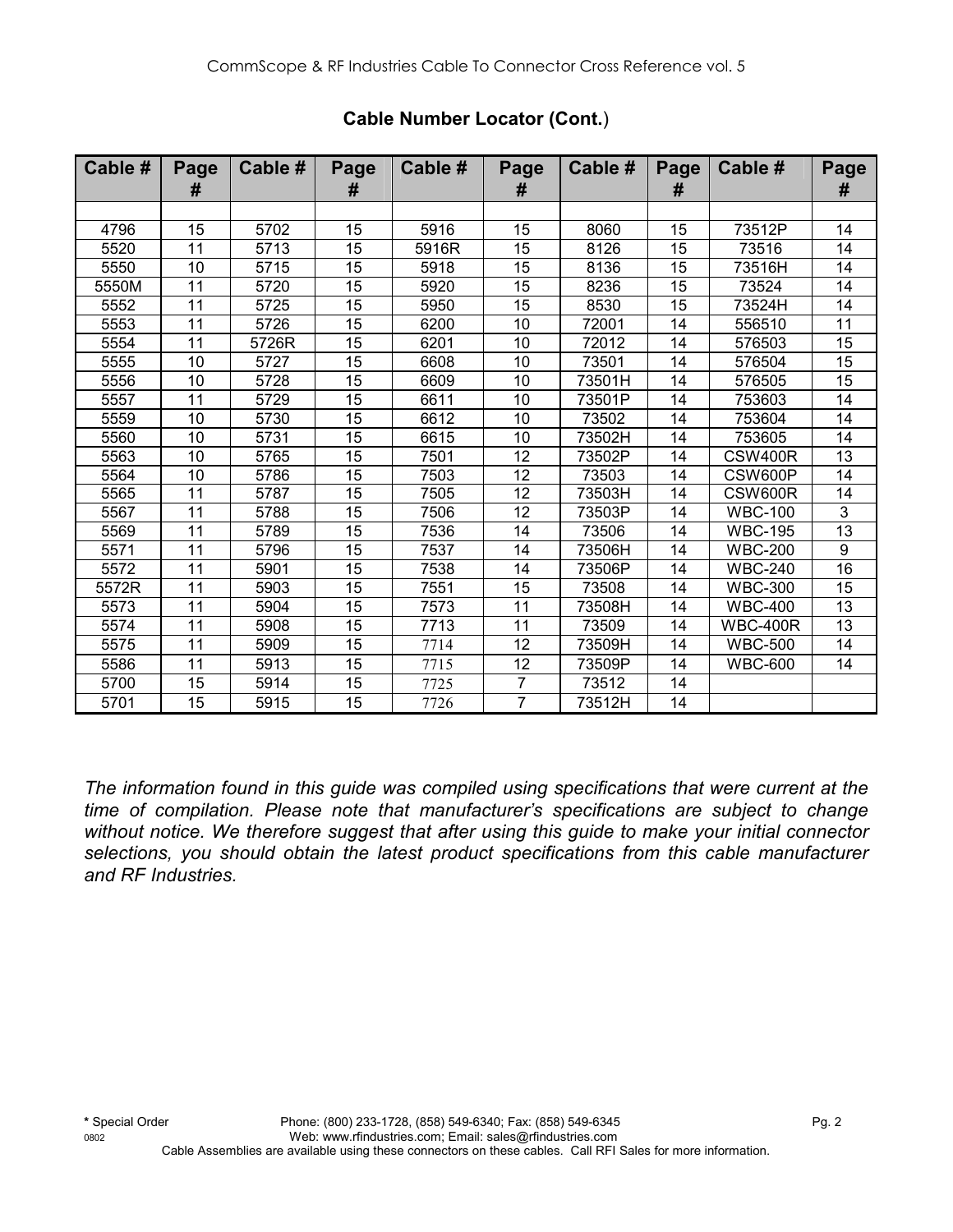## **COMMSCOPE & RF INDUSTRIES CABLE TO CONNECTOR CROSS REFERENCE**

|                             | Legend                      |                    |                                    |  |  |  |  |  |
|-----------------------------|-----------------------------|--------------------|------------------------------------|--|--|--|--|--|
| <b>BODY PLATING</b>         | <b>SHELL PLATING</b>        | <b>PIN/CONTACT</b> | <b>DIELECTRIC</b>                  |  |  |  |  |  |
| C - Chrome                  | C - Black Chrome            | $G -$ Gold         | <b>B</b> - Bakelite, Dap, Phenolic |  |  |  |  |  |
| $G - Gold$                  | $G - Gold$                  | $N - Nickel$       | <b>D</b> - Delrin, Polypropylene   |  |  |  |  |  |
| $N - Nickel$                | N - Nickel                  | $S - Silver$       | T-PTFE                             |  |  |  |  |  |
| $S - Silver$                | S - Silver                  |                    |                                    |  |  |  |  |  |
| <b>SS - Stainless Steel</b> | <b>SS - Stainless Steel</b> |                    |                                    |  |  |  |  |  |

## **CommScope WBC-100**

| <b>PART NUMBER</b> | <b>DESCRIPTION</b>                                                | <b>BODY</b>  | <b>SHELL</b>   | P/C            | <b>DIE</b>              |  |
|--------------------|-------------------------------------------------------------------|--------------|----------------|----------------|-------------------------|--|
|                    | 1.0/2.3                                                           |              |                |                |                         |  |
| RF123-7000-B       | 1.0/2.3 Series Male Snap-On Crimp Plug                            | N            | $\overline{a}$ | G              | T                       |  |
| RF123-7001-B       | 1.0/2.3 Series Male Slide-On Crimp Plug                           | N            | ---            | $\overline{G}$ | $\overline{\mathsf{T}}$ |  |
| RF123-7002-B       | 1.0/2.3 Series Male Screw-On Crimp Plug                           | N            | ---            | G              | $\overline{\mathsf{T}}$ |  |
| RF123-7050-1B      | 1.0/2.3 Series Female Slide-On Crimp Jack                         | G            | ---            | G              | $\top$                  |  |
| RF123-7052-1B      | 1.0/2.3 Series Female Crimp Bulkhead Jack                         | G            | ---            | G              | $\overline{\mathsf{T}}$ |  |
|                    | <b>BNC</b>                                                        |              |                |                |                         |  |
| <b>RFB-1100-B</b>  | <b>BNC Male Clamp Solder Plug</b>                                 | $\mathsf{N}$ | N              | G              | $\mathsf T$             |  |
| RFB-1106-5         | BNC Male Crimp Plug (Large Ferrule)                               | $\mathsf{N}$ | $\mathsf{N}$   | G              | $\top$                  |  |
| RFB-1106-6         | <b>BNC Male Crimp Plug (Small Ferrule)</b>                        | N            | N              | G              | $\top$                  |  |
| <b>RFB-1110-B</b>  | BNC Male R/A Crimp Plug                                           | N            | N              | G              | $\overline{\mathsf{T}}$ |  |
| RFB-1116-B-03      | BNC Female Crimp Front-Mount Bulkhead Jack                        | N            | $\overline{a}$ | G              | T                       |  |
| <b>RFB-1117-BT</b> | <b>BNC Female Crimp Rear-Mount Bulkhead, Panel Thickness .200</b> | N            | $---$          | G              | $\overline{\mathsf{T}}$ |  |
| RFB-1117-BT-03     | <b>BNC Female Crimp Rear-Mount Bulkhead, Panel Thickness .140</b> | N            | $\overline{a}$ | G              | $\overline{\mathsf{T}}$ |  |
| <b>RFB-1123-B</b>  | <b>BNC Female Crimp Socket Jack</b>                               | N            | ---            | G              | $\overline{\mathsf{T}}$ |  |
| <b>FME</b>         |                                                                   |              |                |                |                         |  |
| <b>RFE-6000-B</b>  | FME Male Crimp Plug                                               | $\mathsf{N}$ | N              | G              | $\top$                  |  |
|                    | MМ                                                                |              |                |                |                         |  |
| RFM-2100-1         | MM Male Crimp Plug                                                | $\mathsf S$  | ---            | $\mathsf S$    | $\top$                  |  |
|                    | N                                                                 |              |                |                |                         |  |
| RFN-1005-B-03      | N Male Crimp Plug                                                 | $\mathsf{N}$ | $\mathsf{N}$   | G              | $\mathsf T$             |  |
| RFN-1009-B-03*     | N Male Right Angle Crimp Plug, Square Body                        | $\mathsf{N}$ | $\mathsf{N}$   | G              | $\overline{\mathsf{T}}$ |  |
| RFN-1022-18        | N Female Crimp Bulkhead Rear-Mount Jack                           | N            | $---$          | G              | T                       |  |
| RFN-1022-8         | N Female Crimp Bulkhead Rear-Mount Jack w/ O-Ring                 | N            | $---$          | G              | $\mathsf{T}$            |  |
| <b>RFN-1027-B</b>  | N Female Crimp Jack                                               | S            | $-$            | G              | $\mathsf{T}$            |  |
|                    | <b>Modified Shell TNC</b>                                         |              |                |                |                         |  |
| <b>RFS-2002</b>    | Modified TNC Male Clamp Plug w/ Extended Threads                  | N            | $\overline{a}$ | G              | D                       |  |
|                    | <b>TNC</b>                                                        |              |                |                |                         |  |
| RFT-1201-1B*       | <b>TNC Male Clamp Plug</b>                                        | N            | N              | G              | Т                       |  |
| RFT-1202-3         | <b>TNC Male Crimp Plug</b>                                        | $\mathsf{N}$ | $\mathsf{N}$   | G              | D                       |  |
| <b>RFT-1212-B</b>  | TNC Female Crimp Rear-Mount Bulkhead                              | N            | ---            | G              | D                       |  |
|                    | <b>Mini-UHF</b>                                                   |              |                |                |                         |  |
| <b>RFU-600-3</b>   | Mini-UHF Male Crimp Plug                                          | $\mathsf{N}$ | $\mathsf{N}$   | G              | T                       |  |
| RFU-600-10B*       | Mini-UHF Male Right Angle Crimp Plug                              | N            | $\mathsf{N}$   | G              | $\overline{\mathsf{T}}$ |  |

**\*** Special Order Phone: (800) 233-1728, (858) 549-6340; Fax: (858) 549-6345 Pg. 3

0802 Web: www.rfindustries.com; Email: sales@rfindustries.com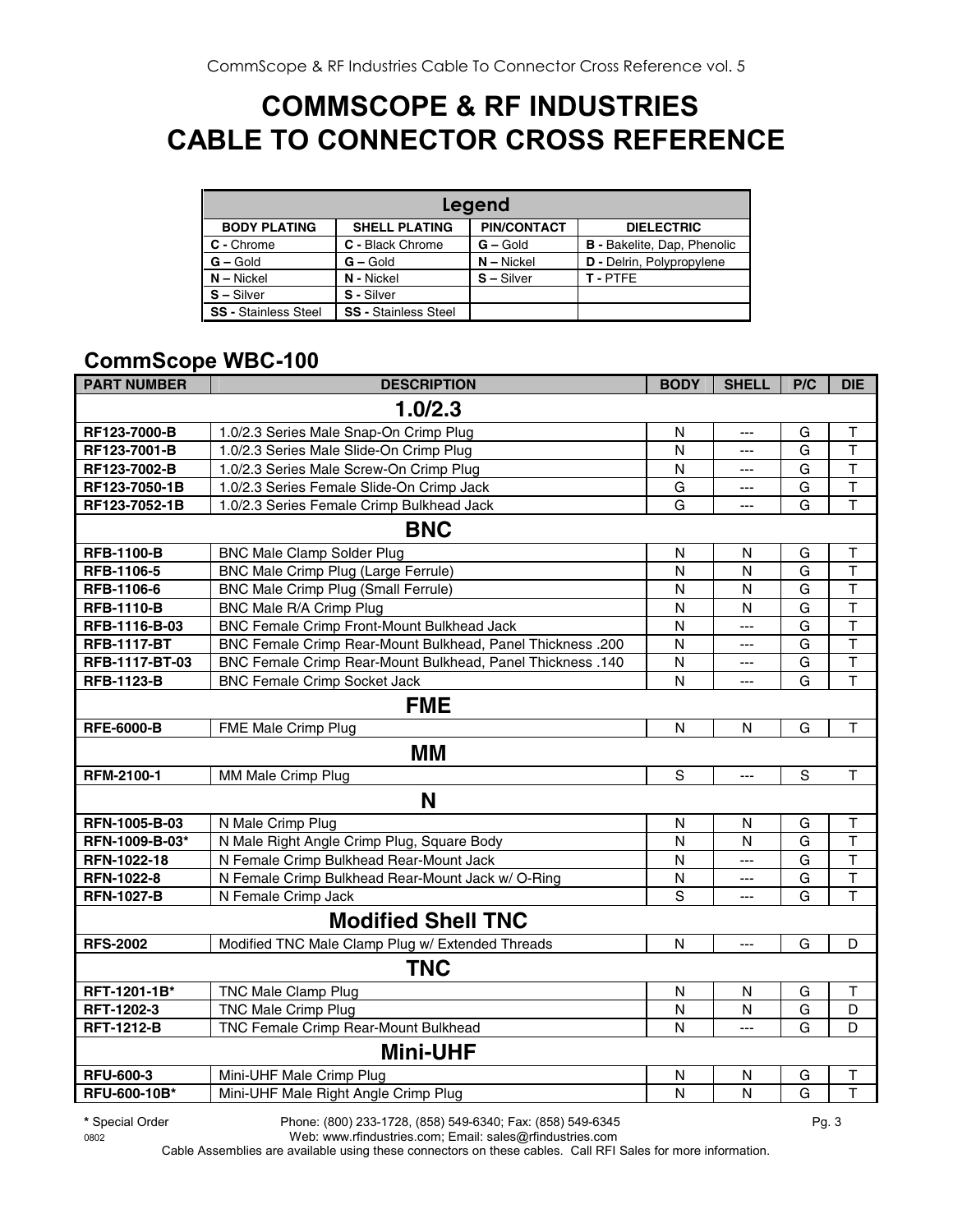| RFU-601-3                              | Mini-UHF Female Crimp Jack                                                                           | N           | ---            | G      | Τ                                      |  |  |
|----------------------------------------|------------------------------------------------------------------------------------------------------|-------------|----------------|--------|----------------------------------------|--|--|
| RFU-617-01                             | Mini-UHF Female Crimp Rear-Mount Bulkhead with Hardware                                              | N           |                | G      | D                                      |  |  |
| <b>PART NUMBER</b>                     | <b>DESCRIPTION</b>                                                                                   | <b>BODY</b> | <b>SHELL</b>   | P/C    | <b>DIE</b>                             |  |  |
| <b>RFU-617-B</b>                       | Mini-UHF Female Crimp Rear-Mount Bulkhead                                                            | N           | $\overline{a}$ | G      | D                                      |  |  |
| <b>MC Card</b>                         |                                                                                                      |             |                |        |                                        |  |  |
| RMC-6000-B*                            | MC Card Straight Crimp Plug                                                                          | N           | ---            | G      | $\mathsf T$                            |  |  |
| <b>RMC-6010-B</b>                      | MC Card Right Angle Crimp Plug                                                                       | N           | ---            | G      | T                                      |  |  |
|                                        |                                                                                                      |             |                |        |                                        |  |  |
|                                        | <b>MCX</b>                                                                                           |             |                |        |                                        |  |  |
| <b>RMX-8000-B</b>                      | <b>MCX Male Crimp Plug</b>                                                                           | N           | ---            | G      | Τ                                      |  |  |
| RMX-8000-1B                            | <b>MCX Male Crimp Plug</b>                                                                           | G           | ---            | G      | $\mathsf T$                            |  |  |
| <b>RMX-8010-B</b>                      | MCX Male Right Angle Crimp Plug                                                                      | N           | ---            | G      | $\mathsf T$                            |  |  |
| RMX-8010-1B                            | MCX Male Right Angle Crimp Plug                                                                      | G           | ---            | G      | $\mathsf{T}$                           |  |  |
|                                        | <b>MMCX</b>                                                                                          |             |                |        |                                        |  |  |
| <b>RMX-9000-1B</b>                     | MMCX Male Crimp Plug                                                                                 | G           | ---            | G      | $\top$                                 |  |  |
| RMX-9010-1B                            | MMCX Male Right Angle Crimp Plug                                                                     | G           | ---            | G      | $\mathsf T$                            |  |  |
| <b>RMX-9050-1B</b>                     | <b>MMCX Female Crimp Jack</b>                                                                        | G           | ---            | G      | $\mathsf{T}$                           |  |  |
|                                        | <b>Reverse Polarity</b>                                                                              |             |                |        |                                        |  |  |
|                                        |                                                                                                      |             |                |        |                                        |  |  |
| <b>RP-1117-BT</b>                      | BNC Reverse Polarity Crimp Bulkhead Jack (Male Contact)                                              | N           | N              | G      | Τ                                      |  |  |
| RP-1202-1B                             | TNC Reverse Polarity Crimp Plug (Female Contact)                                                     | N           | N              | G      | $\mathsf T$                            |  |  |
| <b>RP-1212-B</b><br><b>RP-1216-B</b>   | TNC Reverse Polarity Rear-Mount Crimp B/H Jack (Male Contact)                                        | N<br>N      | N              | G<br>G | $\mathsf T$<br>$\overline{\mathsf{T}}$ |  |  |
| <b>RP-3000-B</b>                       | TNC Reverse Polarity Crimp Jack (Male Contact)                                                       | N           | $---$          | G      | $\sf T$                                |  |  |
| RP-3000-1B                             | SMA Reverse Polarity Crimp Plug (Female Contact)<br>SMA Reverse Polarity Crimp Plug (Female Contact) |             | N              | G      | $\top$                                 |  |  |
| RP-3010-1B                             | SMA Reverse Polarity Right Angle Crimp Plug (Female Contact)                                         | G<br>G      | G<br>G         | G      | $\mathsf T$                            |  |  |
| <b>RP-3050-1B</b>                      | SMA Reverse Polarity Female Crimp Jack (Male Contact)                                                | G           | G              | G      | $\mathsf T$                            |  |  |
| RP-3252-1B                             | SMA Reverse Polarity Crimp Bulkhead Jack (Male Contact)                                              | G           | G              | G      | $\mathsf T$                            |  |  |
| <b>RP-4252-B</b>                       | SMB Reverse Polarity Crimp Bulkhead Jack (Female Contact)                                            | N           | ---            | G      | T                                      |  |  |
|                                        |                                                                                                      |             |                |        |                                        |  |  |
|                                        | <b>SMA</b>                                                                                           |             |                |        |                                        |  |  |
| <b>RSA-3000-1B</b>                     | SMA Male Crimp Plug                                                                                  | G           | G              | G      | $\mathsf T$                            |  |  |
| <b>RSA-3000-B</b>                      | SMA Male Crimp Plug                                                                                  | N           | N              | G      | $\top$                                 |  |  |
| <b>RSA-3000-B-SS</b>                   | SMA Male Crimp Plug                                                                                  | SS          | SS             | G      | $\mathsf{T}$                           |  |  |
| RSA-3000-1B-03                         | SMA Male Crimp Plug                                                                                  | G           | SS             | G      | $\mathsf{T}$                           |  |  |
| RSA-3000-7-B*                          | SMA Male Crimp Plug                                                                                  | SS          | SS             | G      | $\top$                                 |  |  |
| <b>RSA-3010-1B</b>                     | SMA Male Right Angle Crimp Plug                                                                      | G           | G              | G      | $\top$                                 |  |  |
| RSA-3010-1B-04                         | SMA Male Right Angle Crimp Plug                                                                      | G           | SS             | G      | $\mathsf{T}$                           |  |  |
| <b>RSA-3010-B</b>                      | SMA Male Right Angle Crimp Plug                                                                      | N           | N              | G      | т                                      |  |  |
| <b>RSA-3010-B-SS</b>                   | SMA Male Right Angle Crimp Plug                                                                      | SS          | SS             | G      | T                                      |  |  |
| <b>RSA-3050-1B</b>                     | SMA Female Crimp Jack                                                                                | G           | G              | G      | $\overline{\mathsf{T}}$                |  |  |
| <b>RSA-3050-B</b><br><b>RSA-3100-B</b> | SMA Female Crimp Jack<br>SMA Male Clamp Solder Plug                                                  | N<br>N      | N<br>N         | G<br>G | T<br>$\overline{\mathsf{T}}$           |  |  |
|                                        |                                                                                                      | N           | N              | G      | $\overline{\mathsf{T}}$                |  |  |
| <b>RSA-3110-B</b><br><b>RSA-3252-B</b> | SMA Male Right Angle Clamp Plug<br>SMA Female Bulkhead, W/O Gasket                                   | N           | N              | G      | $\mathsf T$                            |  |  |
| RSA-3252-B-03                          | SMA Female Bulkhead, W/ Gasket                                                                       | N           | N              | G      | $\mathsf T$                            |  |  |
|                                        |                                                                                                      |             |                |        |                                        |  |  |
|                                        | <b>SMB</b>                                                                                           |             |                |        |                                        |  |  |
| <b>RSB-4000-B</b>                      | <b>SMB Crimp Plug</b>                                                                                | N           | ---            | G      | T                                      |  |  |
| RSB-4000-B-03                          | SMB Crimp Plug (See Catalog)                                                                         | N           | ---            | G      | $\top$                                 |  |  |
| <b>RSB-4000-1B</b>                     | <b>SMB Crimp Plug</b>                                                                                | G           | ---            | G      | $\top$                                 |  |  |
| <b>RSB-4010-B</b>                      | SMB Right Angle Crimp Plug                                                                           | N           | ---            | G      | T                                      |  |  |
| <b>RSB-4010-1B</b>                     | SMB Right Angle Crimp Plug                                                                           | G           | ---            | G      | $\top$                                 |  |  |
| <b>RSB-4050-B</b>                      | SMB Crimp Jack                                                                                       | N           | ---            | G      | $\top$                                 |  |  |
| <b>RSB-4050-1B</b>                     | SMB Crimp Jack                                                                                       | G           | ---            | G      | $\sf T$                                |  |  |
| <b>RSB-4055-1B</b>                     | SMB Right Angle Crimp Jack                                                                           | G           | ---            | G      | $\mathsf T$                            |  |  |

**\*** Special Order Phone: (800) 233-1728, (858) 549-6340; Fax: (858) 549-6345 Pg. 4

0802 Web: www.rfindustries.com; Email: sales@rfindustries.com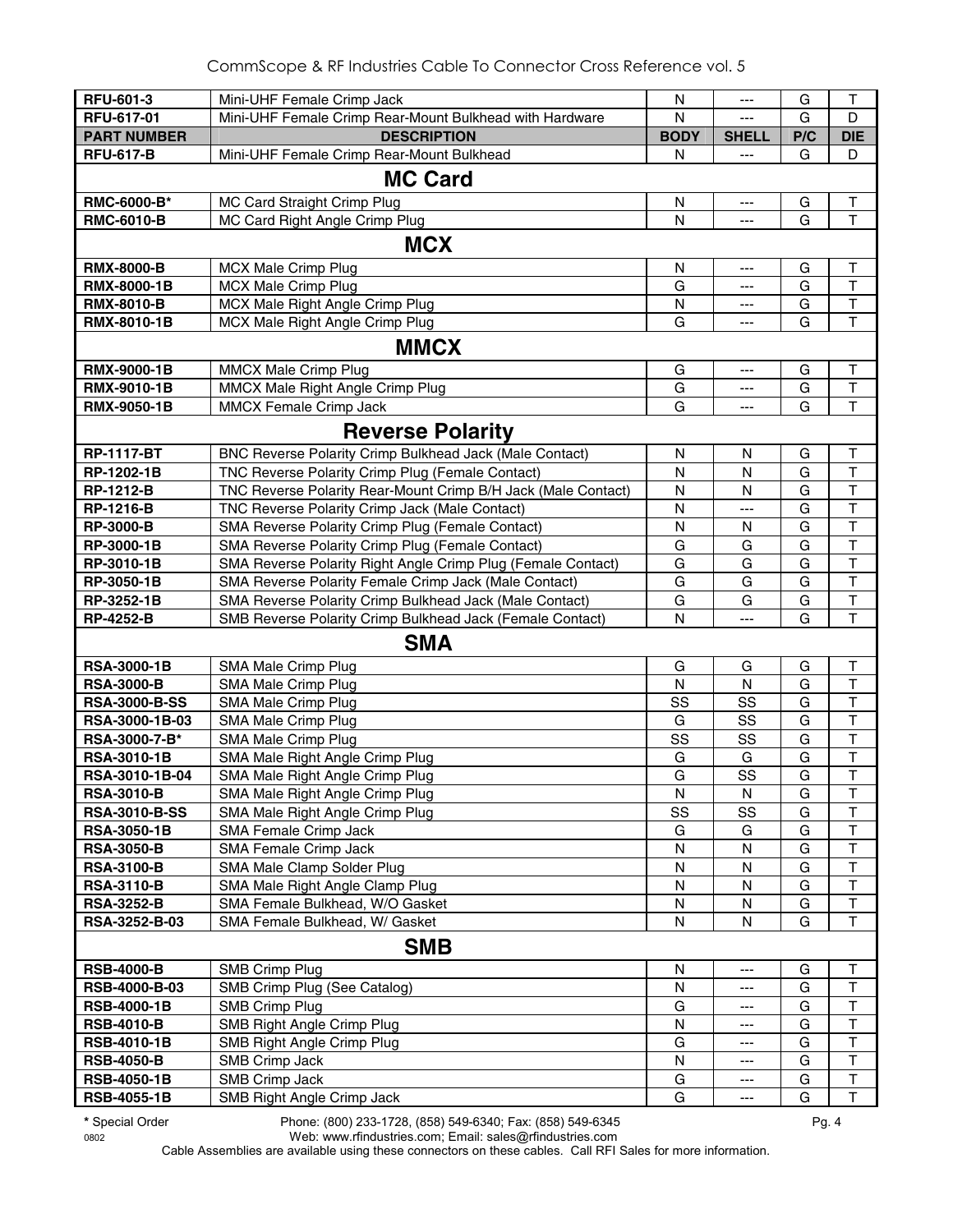| <b>DCD</b><br>100-B<br>nop | <b>SMB</b><br>ົ<br>Plua<br>Clamp                                               |    | $--$  | -<br>๛ |  |
|----------------------------|--------------------------------------------------------------------------------|----|-------|--------|--|
| <b>DCF</b><br>יטו          | D-Flat<br><b>SMB</b><br>W/<br><b>Bulkhead</b><br>:Hear-Mount<br>Jack.<br>rimrٽ | n. | $---$ | -<br>ີ |  |
|                            |                                                                                |    |       |        |  |

| <b>PART NUMBER</b> | <b>DESCRIPTION</b>                     | <b>BODY</b> | <b>SHELL</b> | P/C    | <b>DIE</b> |
|--------------------|----------------------------------------|-------------|--------------|--------|------------|
|                    | <b>Reverse Thread</b>                  |             |              |        |            |
| RT-3252-1B-04      | <b>SMA Reverse Thread Female Crimp</b> | N           | $---$        | ⌒<br>G |            |

#### **CommScope 0268, 3104, 3111, 3123, 3130, 3135, 3136, 3139, WBC-195**

| <b>PART NUMBER</b>  | <b>DESCRIPTION</b>                                                                | <b>BODY</b>             | <b>SHELL</b>  | P/C            | <b>DIE</b>              |
|---------------------|-----------------------------------------------------------------------------------|-------------------------|---------------|----------------|-------------------------|
|                     | <b>BNC</b>                                                                        |                         |               |                |                         |
| RFB-1100-2          | BNC Male Clamp Solder Plug (Captive Pin); UG-88D/U                                | N                       | N             | G              | D                       |
| <b>RFB-1100-2ST</b> | BNC Clamp Solder Plug(Captive Pin); UG-88/U, C/U, D/U, E/U                        | S                       | S             | G              | $\mathsf T$             |
| <b>RFB-1102-T</b>   | <b>BNC Male Solderless Plug</b>                                                   | $\mathsf{N}$            | $\mathsf{N}$  | S              | $\mathsf T$             |
| <b>RFB-1104</b>     | <b>BNC Male Twist-on Plug</b>                                                     | $\mathsf{N}$            | N             | $\overline{S}$ | D                       |
| RFB-1106-2          | BNC Male Crimp Plug; UG-1785/U                                                    | N                       | N             | G              | D                       |
| <b>RFB-1106-2ST</b> | BNC Male Crimp Plug; UG-1785/U                                                    | S                       | S             | G              | $\overline{\mathsf{T}}$ |
| RFB-1106-2T         | BNC Male Crimp Plug; UG-1785/U                                                    | ${\sf N}$               | $\mathsf{N}$  | G              | $\top$                  |
| RFB-1106-9          | BNC Male Q/D Univ. Crimp Plug; for BNC, TNC, & N Female                           | N                       | N             | G              | D                       |
| RFB-1106-C-03       | BNC Male Crimp with BeCu Contact                                                  | $\overline{\mathsf{N}}$ | N             | G              | D                       |
| RFB-1110-C-04       | <b>BNC Male Right Angle Clamp Plug</b>                                            | $\overline{s}$          | S             | G              | $\overline{\mathsf{T}}$ |
| <b>RFB-1110-S</b>   | BNC Male Right Angle Solder Plug; UG-913/U, A/U                                   | S                       | S             | $\mathsf S$    | $\top$                  |
| RFB-1110-1          | <b>BNC Male Right Angle Crimp Plug</b>                                            | N                       | N             | G              | $\mathsf T$             |
| RFB-1110-C-04       | <b>BNC Male Right Angle Clamp Plug</b>                                            | S                       | S             | G              | $\overline{\mathsf{T}}$ |
| <b>RFB-1117</b>     | <b>BNC Female Crimp Bulkhead Jack</b>                                             | $\mathsf{N}$            | ---           | G              | D                       |
| <b>RFB-1121</b>     | <b>BNC Female Twist-on Jack</b>                                                   | N                       | ---           | S              | D                       |
| RFB-1123-1          | <b>BNC Female Crimp Jack</b>                                                      | $\mathsf{N}$            | ---           | G              | $\mathsf T$             |
| <b>RFB-1160</b>     | BNC Wall Plate Flush Mount Crimp Jack                                             | N                       | ---           | G              | D                       |
| <b>RFB-1161</b>     | BNC Wall Plate Flush Mount Twist on Jack                                          | N                       | ---           | G              | D                       |
|                     | <b>7/16 Din</b>                                                                   |                         |               |                |                         |
| RFD-1600-2-C        | 7/16 Din Male Clamp Plug Combo Straight or Right Angle                            | ${\mathsf S}$           | S             | S              | $\mathsf T$             |
| RFD-1605-2-C        | 7/16 Din Male Crimp Plug Combo Straight or Right Angle                            | S                       | S             | $\overline{s}$ | $\overline{\mathsf{T}}$ |
| RFD-1625-2-C        | 7/16 Din Female Clamp Jack Combo Straight or Right Angle                          | S                       | ---           | $\overline{s}$ | $\overline{\mathsf{T}}$ |
| RFD-1630-2-C        | 7/16 Din Female Crimp Jack Combo Straight or Right Angle                          | S                       | $---$         | $\mathsf S$    | $\mathsf T$             |
| RFD-1641-2-C*       | 7/16 Din Female 4-Hole Flange Clamp Panel Mount, Combo<br>Straight or Right Angle | $\mathbf S$             | ---           | S              | $\mathsf{T}$            |
| RFD-1642-2-C*       | 7/16 Din Female 4-Hole Flange Crimp Panel Mount, Combo<br>Straight or Right Angle | $\mathbf S$             | ---           | S              | $\mathsf{T}$            |
|                     | <b>FME</b>                                                                        |                         |               |                |                         |
| <b>RFE-6000-C</b>   | FME Male Crimp                                                                    | N                       | ---           | G              | T                       |
| RFE-6000-6C*        | FME Male Crimp, Black                                                             | $\mathsf{C}$            | ---           | G              | $\mathsf{T}$            |
| <b>RFE-6050-C</b>   | FME Female Crimp                                                                  | N                       | ---           | G              | $\mathsf T$             |
| RFE-6050-6C*        | FME Female Crimp, Black                                                           | $\mathsf{C}$            | ---           | G              | $\mathsf{T}$            |
|                     | N                                                                                 |                         |               |                |                         |
| <b>RFN-1000-N</b>   | N Male Solder Clamp Plug; UG-536 B/U                                              | ${\sf N}$               | N             | G              | T                       |
| <b>RFN-1000-1S</b>  | N Male Solder Clamp Plug; UG-536 A/U                                              | S                       | $\mathbf S$   | G              | $\mathsf T$             |
| <b>RFN-1001-S</b>   | N Male Solder Plug                                                                | S                       | $\mathbf S$   | G              | $\top$                  |
| <b>RFN-1005-2N</b>  | N Male Crimp Plug                                                                 | N                       | N             | G              | $\mathsf T$             |
| <b>RFN-1005-3C</b>  | N Male Crimp Plug                                                                 | S                       | ${\mathsf S}$ | G              | $\sf T$                 |
| <b>RFN-1005-5</b>   | N Male Crimp Plug (Quick Disconnect)                                              | ${\mathsf S}$           | ${\mathsf S}$ | G              | $\sf T$                 |
| <b>RFN-1009-C</b>   | N Male Right Angle Crimp Plug                                                     | S                       | S             | G              | T                       |
| RFN-1009-C-03       | N Male Right Angle Crimp Plug, Square Body                                        | S                       | S             | G              | $\mathsf T$             |

**\*** Special Order Phone: (800) 233-1728, (858) 549-6340; Fax: (858) 549-6345 Pg. 5

Web: www.rfindustries.com; Email: sales@rfindustries.com Cable Assemblies are available using these connectors on these cables. Call RFI Sales for more information.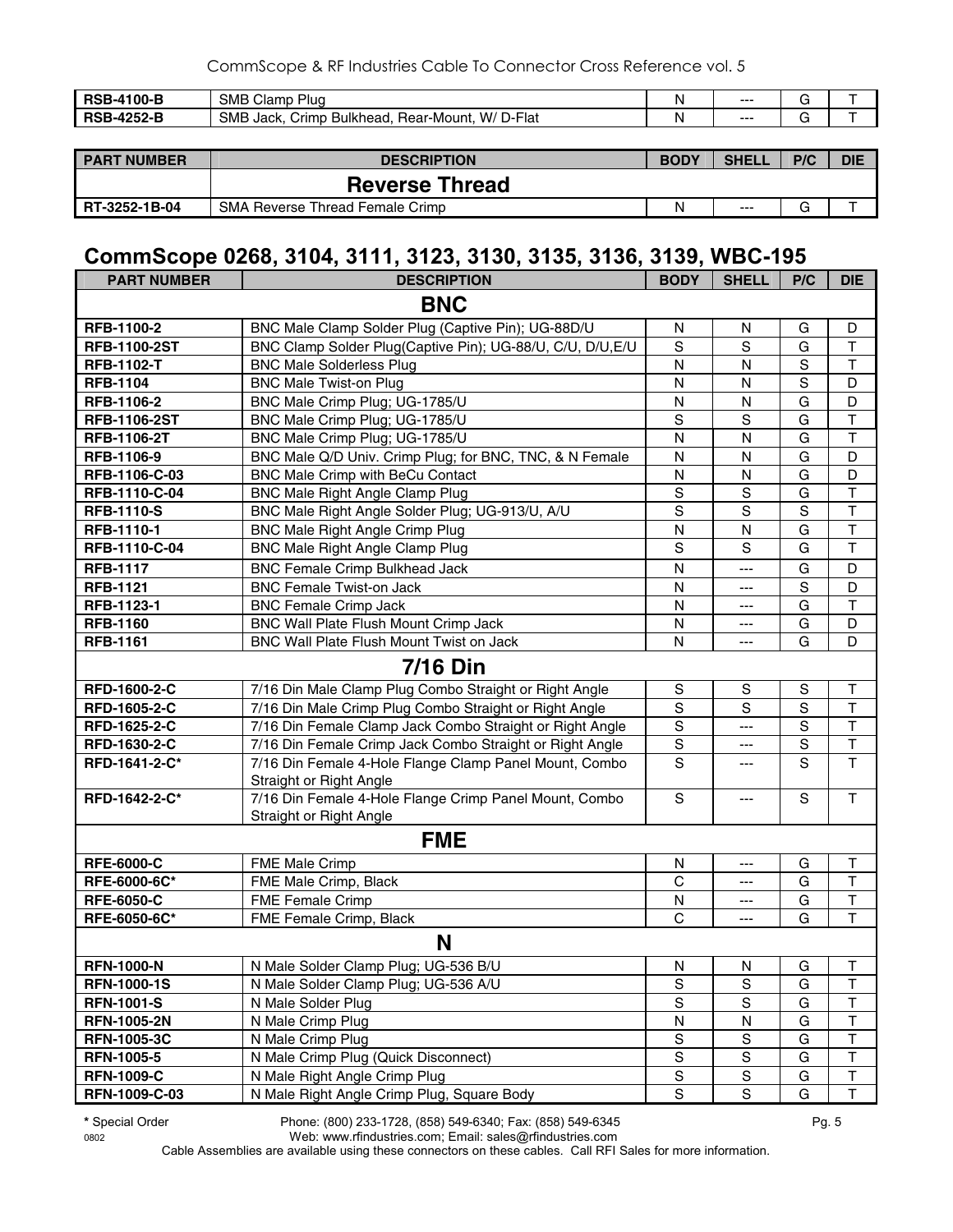| <b>RFN-1021-6</b>   | N Female Chassis, 4-Hole Flange, Solder Clamp           |   | $---$   | G |  |
|---------------------|---------------------------------------------------------|---|---------|---|--|
| <b>RFN-1022-8-C</b> | N Female Crimp Blkhd, Rear Mount w/ O-Ring, for RG-58/U | N | $- - -$ | G |  |
| <b>RFN-1025-1</b>   | N Female Cable Clamp Jack; UG-536B/U                    |   | $- - -$ |   |  |
| <b>RFN-1027</b>     | N Female Crimp Cable Jack                               |   | $- - -$ | G |  |

| <b>PART NUMBER</b>        | <b>DESCRIPTION</b>                                                  | <b>BODY</b>    | <b>SHELL</b>   | P/C                      | <b>DIE</b>     |  |  |
|---------------------------|---------------------------------------------------------------------|----------------|----------------|--------------------------|----------------|--|--|
| <b>Modified Shell SMA</b> |                                                                     |                |                |                          |                |  |  |
| <b>RFS-2006</b>           | SMA Male Right Angle Crimp with Modified Shell                      | $\mathsf{N}$   | $---$          | G                        | $\mathsf T$    |  |  |
|                           | <b>TNC</b>                                                          |                |                |                          |                |  |  |
| <b>RFT-1200</b>           | TNC Male Clamp Solder Plug; MS39012/26-0101                         | N              | N              | S                        | Т              |  |  |
| RFT-1202-2                | TNC Male Crimp Plug (Captive Pin); MS39012/26-0011                  | $\mathsf{N}$   | N              | G                        | D              |  |  |
| <b>RFT-1202-2B</b>        | TNC Male Crimp Plug (Black Body); MS39012/26-001                    | $\mathbf C$    | $\mathsf{C}$   | G                        | D              |  |  |
| <b>RFT-1202-2T</b>        | TNC Male Crimp Plug (Captive Pin); MS39012/26-0011                  | N              | N              | G                        | $\top$         |  |  |
| RFT-1202-5                | TNC Male Crimp Plug; (Quick Disconnect)                             | $\mathsf{N}$   | N              | G                        | D              |  |  |
| <b>RFT-1204</b>           | <b>TNC Male Solderless Plug</b>                                     | N              | N              | $\overline{s}$           | D              |  |  |
| <b>RFT-1206</b>           | TNC Male Twist on Plug; AMP 2221983-7                               | N              | N              | $\mathbf S$              | D              |  |  |
| <b>RFT-1212</b>           | TNC Female Crimp Bulkhead Jack; MS39012/23329/4-14                  | N              | ---            | G                        | D              |  |  |
| <b>RFT-1214</b>           | TNC Female Twist on Cable Jack                                      | N              | ---            | $\mathbf S$              | D              |  |  |
| RFT-1216-1                | TNC Female Crimp Cable Jack; MS39012/27-0504                        | N              | ---            | G                        | D              |  |  |
| <b>RFT-1218</b>           | TNC Male R/A Crimp Plug; MS39012/30-0504                            | $\mathsf{N}$   | N              | G                        | $\mathsf T$    |  |  |
|                           | <b>UHF</b>                                                          |                |                |                          |                |  |  |
| <b>RFU-500</b>            | UHF Solder Plug; PL-259; Use with RFU-530 Reducer                   | ${\sf S}$      | N              | $\mathbf S$              | Dap            |  |  |
| <b>RFU-501</b>            | UHF Solder Plug; PL-259; Use with RFU-530-S Reducer                 | S              | S              | $\mathbf S$              | Τ              |  |  |
| <b>RFU-504</b>            | UHF Male Push on Ferrule (No Installation Tools); PL-259            | N              | N              | $\mathbf S$              | Dap            |  |  |
| <b>RFU-505</b>            | <b>UHF Male Crimp Plug</b>                                          | $\mathsf{N}$   | N              | $\mathbf S$              | Dap            |  |  |
| <b>RFU-505-ST</b>         | <b>UHF Male Crimp Plug</b>                                          | S              | S              | $\mathbf S$              | $\top$         |  |  |
| <b>RFU-505-5</b>          | UHF Male Crimp Plug (Short Crimp)                                   | $\mathsf{N}$   | N              | ${\sf N}$                | D              |  |  |
| <b>RFU-520</b>            | UHF Female Cable Clamp Jack                                         | N              | ---            | $\mathbf S$              | $\mathsf T$    |  |  |
| <b>RFU-527</b>            | <b>UHF Female Crimp</b>                                             | $\mathsf{N}$   | N              | $\mathbf S$              | D              |  |  |
| <b>RFU-527-T</b>          | <b>UHF Female Crimp Jack</b>                                        | $\mathsf{N}$   | $---$          | S                        | T              |  |  |
| <b>RFU-530</b>            | Adapter/Reducer; Use with RFU-500                                   | $\mathsf{N}$   | ---            | $---$                    | $\cdots$       |  |  |
| <b>RFU-530-S</b>          | Adapter/Reducer; Use with RFU-501                                   | S              | ---            | $\overline{\phantom{a}}$ | ---            |  |  |
| <b>RFU-530-Z*</b>         | Adapter/Reducer; Use with RFU-500 & 501                             | $\mathsf{N}$   | ---            | ---                      | $\overline{a}$ |  |  |
|                           | <b>Mini-UHF</b>                                                     |                |                |                          |                |  |  |
| <b>RFU-600</b>            | Mini-UHF Push-on Ferrule Plug (No Installation Tools                | N              | N              | S                        | $\mathsf{T}$   |  |  |
|                           | Needed)                                                             |                |                |                          |                |  |  |
| <b>RFU-600-1</b>          | Mini-UHF Male Crimp Plug; (AMP Drawn Metal Type)                    | ${\sf N}$      | N              | $\mathbf S$              | D              |  |  |
| <b>RFU-600-2</b>          | Mini-UHF Male Crimp Plug, Short, Black Chrome; Onaglass<br>Antennas | $\overline{C}$ | $\overline{C}$ | G                        | D              |  |  |
| <b>RFU-600-5</b>          | Mini-UHF Male Crimp Plug (Quick Disconnect)                         | $\mathsf{N}$   | $\mathsf{N}$   | G                        | D              |  |  |
| <b>RFU-600-6</b>          | Mini-UHF Male Crimp Plug; AMP 2266-001, Amphenol 81-                | N              | N              | S                        | D              |  |  |
|                           | 115                                                                 |                |                |                          |                |  |  |
| <b>RFU-600-10C</b>        | Mini-UHF Male R/A Crimp Plug                                        | ${\sf N}$      | N              | G                        | $\top$         |  |  |
| <b>RFU-601-1</b>          | Mini-UHF Female Crimp Jack                                          | N              | ---            | G                        | D              |  |  |
| <b>RFU-617-C</b>          | Mini-UHF Female Crimp Rear Mount Bulkhead Jack                      | N              | ---            | G                        | D              |  |  |
|                           | <b>Reverse Polarity</b>                                             |                |                |                          |                |  |  |
| <b>RP-1005-C</b>          | N Reverse Polarity Male Crimp Plug (Female Contact)                 | N              | N              | G                        | Τ              |  |  |
| <b>RP-1106-C</b>          | BNC Reverse Polarity Male Crimp Plug (Female Contact)               | N              | N              | G                        | T              |  |  |
| <b>RP-1117-C</b>          | BNC Reverse Polarity Crimp Bulkhead Jack (Male Contact)             | N              | ---            | G                        | $\sf T$        |  |  |
| <b>RP-1202-C</b>          | TNC Reverse Polarity Male Crimp Plug (Female Contact)               | N              | N              | G                        | Τ              |  |  |
| <b>RP-1212-C</b>          | TNC Reverse Polarity Crimp Bulkhead Jack (Male Contact)             | N              | ---            | G                        | T              |  |  |
| <b>RP-3000-C</b>          | SMA Reverse Polarity Male Crimp Plug (Female Contact)               | N              | N              | G                        | $\top$         |  |  |

**\*** Special Order Phone: (800) 233-1728, (858) 549-6340; Fax: (858) 549-6345 Pg. 6

0802 Web: www.rfindustries.com; Email: sales@rfindustries.com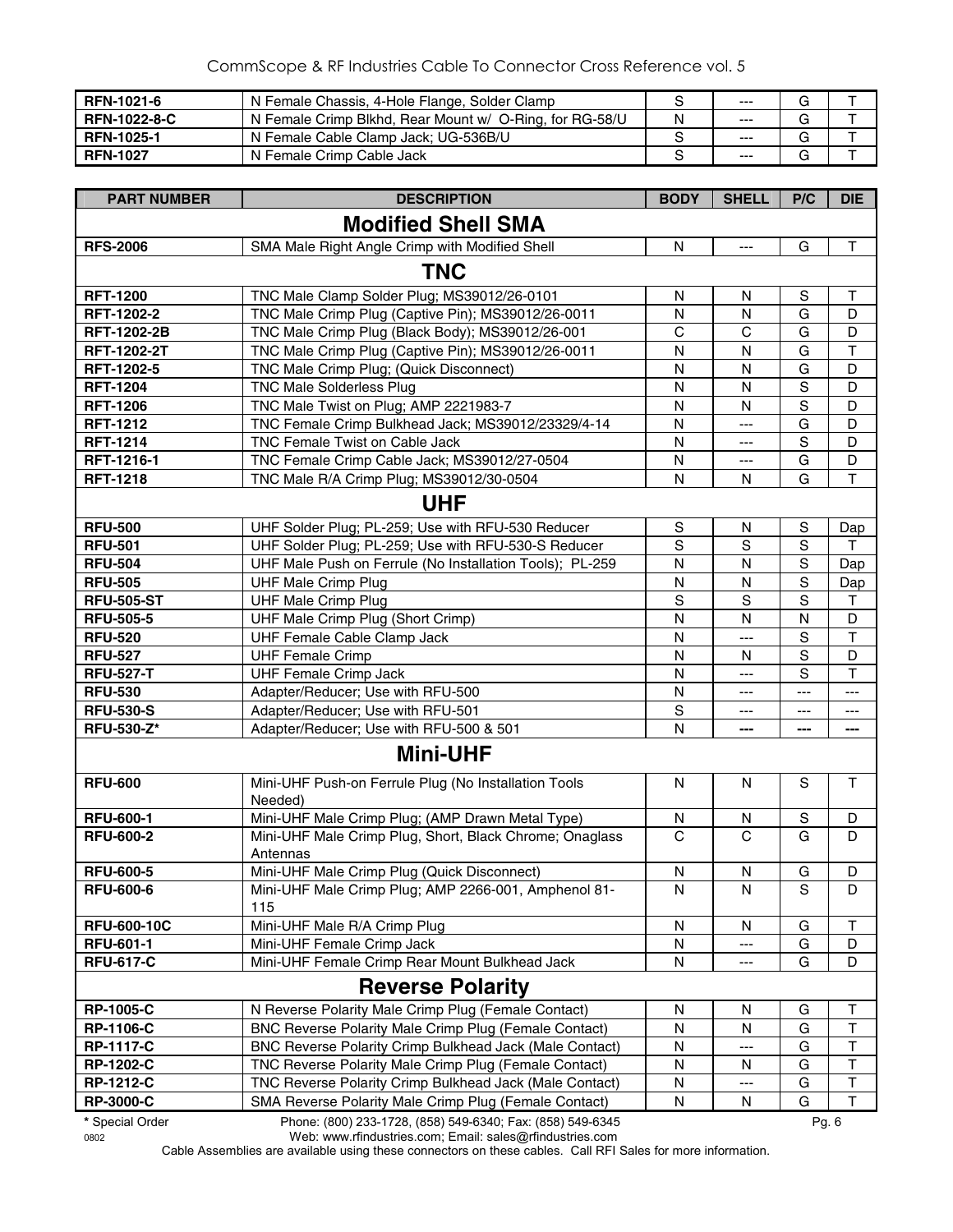| RP-3000-1C         | SMA Reverse Polarity Male Crimp Plug (Female Contact)   | G           | G            | G   | T              |  |  |  |
|--------------------|---------------------------------------------------------|-------------|--------------|-----|----------------|--|--|--|
| RP-3010-1C         | SMA Reverse Polarity R/A Crimp Plug (Female Contact)    | G           | G            | G   | T              |  |  |  |
| RP-3050-1C         | SMA Reverse Polarity Crimp Jack (Male Contact)          | N           | ---          | G   | T              |  |  |  |
| RP-3252-1C         | SMA Reverse Polarity Crimp Bulkhead Jack (Male Contact) | G           | ---          | G   | T              |  |  |  |
| <b>SMA</b>         |                                                         |             |              |     |                |  |  |  |
| <b>RSA-3000-C</b>  | SMA Male Crimp Plug                                     | N           | N            | G   | т              |  |  |  |
| <b>PART NUMBER</b> | <b>DESCRIPTION</b>                                      | <b>BODY</b> | <b>SHELL</b> | P/C | <b>DIE</b>     |  |  |  |
| <b>RSA-3000-1C</b> | SMA Male Crimp Plug, Three Piece                        | N           | G            | G   | T              |  |  |  |
| <b>RSA-3010-C</b>  | SMA Male R/A Crimp Plug                                 | N           | N            | G   | T              |  |  |  |
| <b>RSA-3050-C</b>  | <b>SMA Female Crimp</b>                                 | Ν           | ---          | G   | T              |  |  |  |
| <b>RSA-3060-C*</b> | SMA Female Right Angle Crimp Jack                       | N           | ---          | G   | T              |  |  |  |
| <b>RSA-3100-C</b>  | SMA Male Clamp Solder Plug                              | N           | N            | G   | T              |  |  |  |
| <b>RSA-3110-C</b>  | SMA Male Right Angle Clamp Plug                         | N           | N            | G   | $\overline{T}$ |  |  |  |
| RSA-3220-C*        | SMA Male Crimp Bulkhead, 2-Hole Flange                  | N           | N            | G   | T              |  |  |  |
| RSA-3230-C*        | SMA Male Crimp Bulkhead, 4-Hole Flange                  | N           | N            | G   | $\mathsf T$    |  |  |  |
| RSA-3252-1C*       | SMA Female Crimp Bulkhead                               | G           | ---          | G   | T              |  |  |  |
| <b>RSA-3252-C</b>  | SMA Female Crimp Bulkhead                               | N           | ---          | G   | T              |  |  |  |
| <b>RSA-3260-C</b>  | SMA Female Crimp Bulkhead, 2-Hole Flange                | N           | ---          | G   | T              |  |  |  |
| <b>RSA-3270-C</b>  | SMA Female Crimp Bulkhead, 4-Hole Flange                | N           | ---          | G   | T              |  |  |  |
|                    | <b>Reverse Thread</b>                                   |             |              |     |                |  |  |  |
| <b>RT-1005-C</b>   | N Reverse Thread Male Crimp Plug                        | N           | N            | G   | T              |  |  |  |
| RT-1009-C-03       | N Reverse Thread Right Angle Male Crimp Plug            | N           | N            | G   | T              |  |  |  |
| <b>RT-1200-C</b>   | TNC Reverse Thread Male Clamp Plug                      | N           | N            | S   | T              |  |  |  |
| <b>RT-1202-C</b>   | TNC Reverse Thread Male Crimp Plug                      | N           | N            | G   | D              |  |  |  |
| RT-3000-1C         | SMA Reverse Thread Male Crimp Plug                      | N           | N            | G   | T              |  |  |  |

## **CommScope 7725, 7726**

| <b>PART NUMBER</b>   | <b>DESCRIPTION</b>                                                                    | <b>SHELL</b> | <b>BODY</b> | P/C | <b>DIE</b> |
|----------------------|---------------------------------------------------------------------------------------|--------------|-------------|-----|------------|
|                      | <b>BNC</b>                                                                            |              |             |     |            |
| RFB-1100-2           | <b>BNC Male Clamp Plug</b>                                                            | N            | N           | G   | D          |
| <b>RFB-1100-2ST</b>  | <b>BNC Male Clamp Plug</b>                                                            | S            | S           | G   | Τ          |
| <b>RFB-1102-T</b>    | <b>BNC Male Solderless Clamp Plug</b>                                                 | N            | N           | S   | T          |
| <b>RFB-1106-C1ST</b> | <b>BNC Male Crimp Plug</b>                                                            | S            | S           | G   | T          |
| RFB-1106-2TC1        | <b>BNC Male Crimp Plug</b>                                                            | N            | N           | G   | T          |
| <b>RFB-1106-C1</b>   | <b>BNC Male Crimp</b>                                                                 | N            | N           | G   | D          |
| RFB-1110-C-04        | BNC Male Right Angle Clamp Plug                                                       | S            | S           | G   | T          |
| RFB-1110-C1          | BNC Male Right Angle Crimp Plug, RG-55                                                | N            | N           | G   | T          |
| <b>RFB-1117-C1</b>   | BNC Female Crimp Rear Mount Bulkhead Jack                                             | N            | ---         | G   | D          |
| RFB-1123-C1          | <b>BNC Female Crimp</b>                                                               | N            | ---         | G   | т          |
|                      | 7/16 Din                                                                              |              |             |     |            |
| RFD-1600-2-C1        | 7/16 Din Male Clamp Plug Combo Straight or Right Angle                                | $\mathbb S$  | S           | S   | Т          |
| RFD-1605-2-C1        | 7/16 Din Male Crimp Plug Combo Straight or Right Angle                                | S            | S           | S   | T          |
| RFD-1611-2-C1*       | 7/16 Din Male Crimp Rear Mount Bulkhead Plug                                          | S            | S           | S   | T          |
| RFD-1625-2-C1        | 7/16 Din Female Clamp Jack Combo Straight or Right Angle                              | S            | ---         | S   | T          |
| RFD-1630-2-C1        | 7/16 Din Female Crimp Jack Combo Straight or Right Angle                              | S            | ---         | S   | Τ          |
| RFD-1641-2-C1*       | 7/16 Din Female 4-Hole Flange Panel Mount Clamp Jack Combo<br>Straight or Right Angle | S            | ---         | S   | т          |
| RFD-1642-2-C1*       | 7/16 Din Female 4-Hole Flange Panel Mount Crimp Jack Combo<br>Straight or Right Angle | S            | ---         | S   | T          |
|                      | N                                                                                     |              |             |     |            |
| <b>RFN-1000-N</b>    | N Male Clamp Plug                                                                     | N            | N           | G   | T          |

**\*** Special Order Phone: (800) 233-1728, (858) 549-6340; Fax: (858) 549-6345 Pg. 7

0802 Web: www.rfindustries.com; Email: sales@rfindustries.com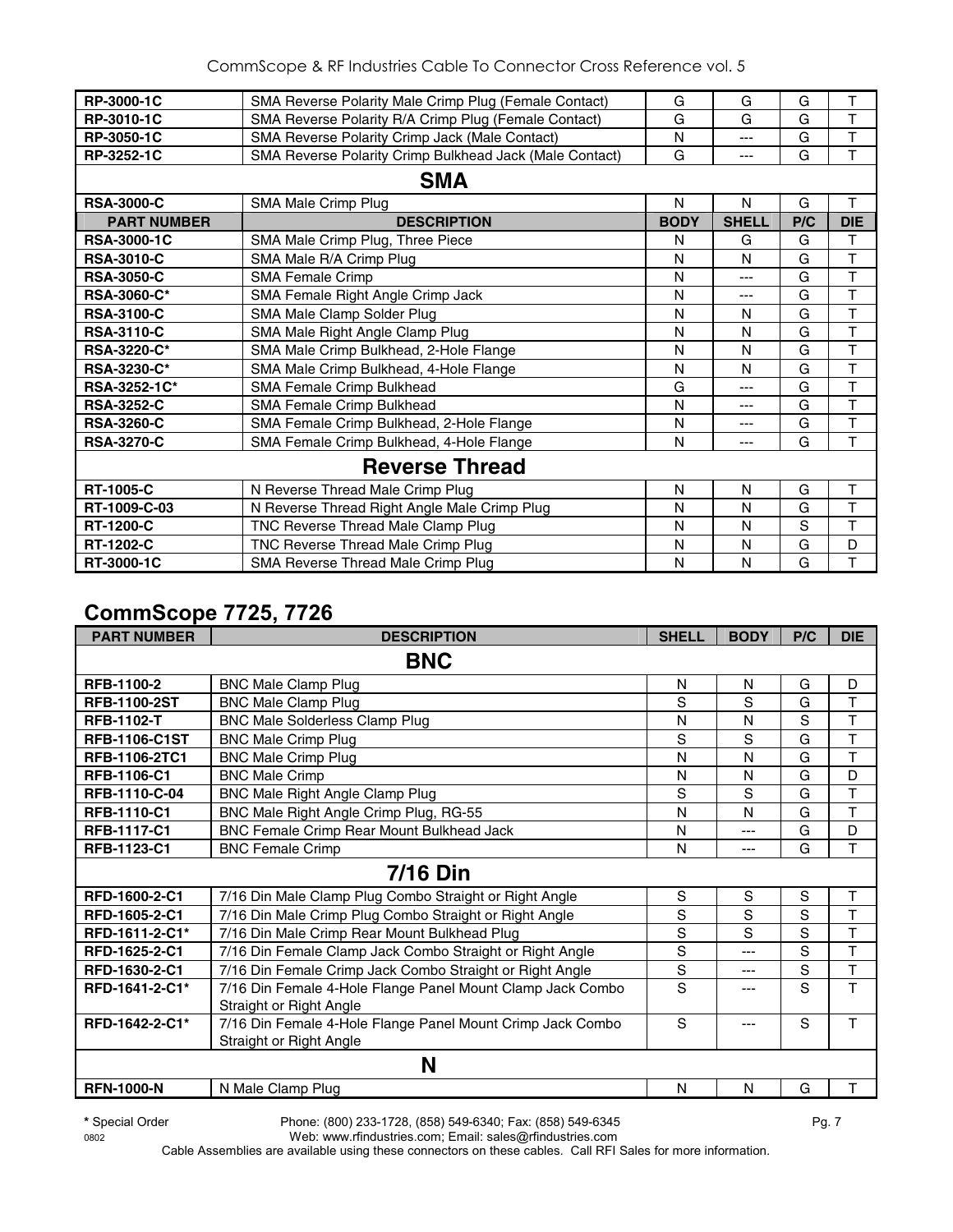| <b>RFN-1000-1S</b>          | N Male Clamp Plug                                                                      | S              | S              | G           | $\top$                  |
|-----------------------------|----------------------------------------------------------------------------------------|----------------|----------------|-------------|-------------------------|
| <b>RFN-1001-S</b>           | N Male Solder Plug                                                                     | $\mathsf S$    | S              | G           | $\top$                  |
| <b>RFN-1005-C1</b>          | N Male Crimp Plug                                                                      | S              | $\mathsf{N}$   | G           | $\overline{\mathsf{T}}$ |
| RFN-1005-3C1                | N Male Crimp Plug                                                                      | S              | S              | G           | T                       |
| RFN-1005-5C1                | N Male Quick Disconnect Crimp Plug                                                     | $\mathsf S$    | S              | G           | $\top$                  |
| RFN-1009-C1                 | N Male R/A Crimp Plug                                                                  | $\mathsf S$    | S              | G           | $\overline{\mathsf{T}}$ |
| RFN-1021-6                  | N Female 4-Hole Flange Panel Mount Clamp Jack                                          | S              | ---            | G           | $\top$                  |
| RFN-1022-8-C1               | N Female Crimp, Rear Mount Bulkhead, RG-142/U                                          | N              | ---            | G           | $\mathsf T$             |
| <b>PART NUMBER</b>          | <b>DESCRIPTION</b>                                                                     | <b>SHELL</b>   | <b>BODY</b>    | P/C         | <b>DIE</b>              |
| RFN-1025-1                  | N Female Clamp Jack                                                                    | S              | $\overline{a}$ | G           | т                       |
| <b>RFN-1027-C1</b>          | N Female Crimp Jack                                                                    | S              | ---            | G           | $\mathsf T$             |
|                             | <b>TNC</b>                                                                             |                |                |             |                         |
| <b>RFT-1200</b>             | TNC Male Clamp Plug                                                                    | N              | N              | G           | Τ                       |
| RFT-1202-C1                 | <b>TNC Male Crimp Plug</b>                                                             | N              | N              | G           | D                       |
| RFT-1202-2TC1               | TNC Male Crimp, RG-142/U                                                               | N              | N              | G           | T                       |
| RFT-1212-C1                 | TNC Female Crimp Bulkhead Jack, Rear Mount with D-Flat & O-                            | N              | ---            | G           | D                       |
|                             | Ring                                                                                   |                |                |             |                         |
| RFT-1216-C1                 | <b>TNC Female Crimp Jack</b>                                                           | N              | ---            | G           | D                       |
| RFT-1218-C1                 | TNC Male R/A Crimp Plug                                                                | N              | N              | G           | Т                       |
|                             | <b>UHF</b>                                                                             |                |                |             |                         |
| <b>RFU-500</b>              |                                                                                        | ${\mathsf S}$  |                | $\mathbf S$ |                         |
| <b>RFU-501</b>              | UHF Solder Plug, PL-259<br>UHF Solder Plug, PL-259                                     | $\overline{s}$ | N<br>S         | S           | Dap<br>T                |
| <b>RFU-505-C1</b>           |                                                                                        | $\mathsf{N}$   | N              | S           |                         |
| <b>RFU-520</b>              | <b>UHF Male Crimp</b>                                                                  |                |                | S           | Dap                     |
| <b>RFU-530</b>              | <b>UHF Female Clamp Jack</b><br>Reducer/Adapter, Use with RFU-500 & 501; UG-175/U      | N              | ---<br>N       | $---$       | т                       |
| <b>RFU-530-S</b>            | Reducer/Adapter, Use with RFU-500 & 501; UG-175/U                                      | ---<br>$---$   | S              | ---         | ---                     |
| <b>RFU-530-Z*</b>           | Reducer/Adapter, Use with RFU-500 & 501; UG-175/U                                      | ---            | N              | ---         | $---$                   |
|                             |                                                                                        |                |                |             | ---                     |
|                             | <b>Mini-UHF</b>                                                                        |                |                |             |                         |
| RFU-600-1C1                 | Mini-UHF Male Crimp Plug                                                               | N              | N              | G           | D                       |
| <b>RFU-600-6C1</b>          | Mini-UHF Male Crimp Plug                                                               | $\mathsf{N}$   | N              | S           | D                       |
| RFU-600-10C1                | Mini-UHF Male R/A Crimp Plug                                                           | N              | N              | G           | Т                       |
| <b>RFU-601-C1</b>           | Mini-UHF Female Crimp Jack, Die-cast Zinc                                              | $\mathsf{N}$   | $\overline{a}$ | S           | D                       |
|                             | <b>Reverse Polarity</b>                                                                |                |                |             |                         |
| RP-1005-C1                  | N Reverse Polarity Crimp Plug (Female Contact)                                         | $\mathsf{N}$   | N              | G           | Т                       |
| RP-1202-C1                  | TNC Reverse Polarity Crimp Plug (Female Contact)                                       | $\mathsf{N}$   | N              | G           | $\overline{\mathsf{T}}$ |
| RP-1212-C1                  | TNC Reverse Polarity Rear Mount B/H Crimp Jack (Male Contact)                          | ${\sf N}$      |                | G           | $\top$                  |
| <b>RP-3000-C1</b>           | SMA Reverse Polarity Crimp Plug (Female Contact)                                       | N              | N              | G           | Т                       |
| RP-3000-1C1                 | SMA Reverse Polarity Crimp Plug (Female Contact)                                       | G              | G              | G           | T                       |
| RP-3010-1C1                 | SMA Reverse Polarity Right Angle Crimp Plug (Female Contact)                           | G              | G              | G           | $\top$                  |
| RP-3050-1C1                 | SMA Reverse Polarity Female Crimp Jack (Male Contact)                                  | G              | ---            | G           | T                       |
| RP-3252-1C1                 | SMA Reverse Polarity Bulkhead Crimp Jack (Male Contact)                                | G              | ---            | G           | $\mathsf T$             |
|                             | <b>SMA</b>                                                                             |                |                |             |                         |
|                             |                                                                                        |                |                |             |                         |
| <b>RSA-3000-C1</b>          | SMA Male Crimp Plug                                                                    | N              | N              | G           | Т                       |
| RSA-3010-1C1                | SMA Male Right Angle Crimp                                                             | G              | G              | G           | Т                       |
| <b>RSA-3010-C1</b>          | SMA Male Right Angle Crimp                                                             | N              | N              | G           | $\top$<br>$\mathsf T$   |
| <b>RSA-3050-C1</b>          | SMA Female Crimp Jack                                                                  | N              |                | G<br>G      | $\top$                  |
| <b>RSA-3100-C</b>           | SMA Male Clamp Plug                                                                    | N              | N              |             | $\mathsf T$             |
| <b>RSA-3110-C</b>           | SMA Male Right Angle Clamp Plug                                                        | N              | N              | G           | $\top$                  |
| RSA-3252-1C1<br>RSA-3252-C1 | SMA Female Crimp Rear Mount Bulkhead Jack<br>SMA Female Crimp Rear Mount Bulkhead Jack | G<br>N         |                | G<br>G      | $\mathsf T$             |
|                             |                                                                                        |                | ---            |             |                         |
|                             | <b>Reverse Thread</b>                                                                  |                |                |             |                         |
| RT-1005-C1                  | N Reverse Thread Male Crimp Plug                                                       | N              | N              | G           | $\mathsf T$             |
| * Special Order             | Phone: (800) 233-1728, (858) 549-6340; Fax: (858) 549-6345                             |                |                | Pg. 8       |                         |

0802 Web: www.rfindustries.com; Email: sales@rfindustries.com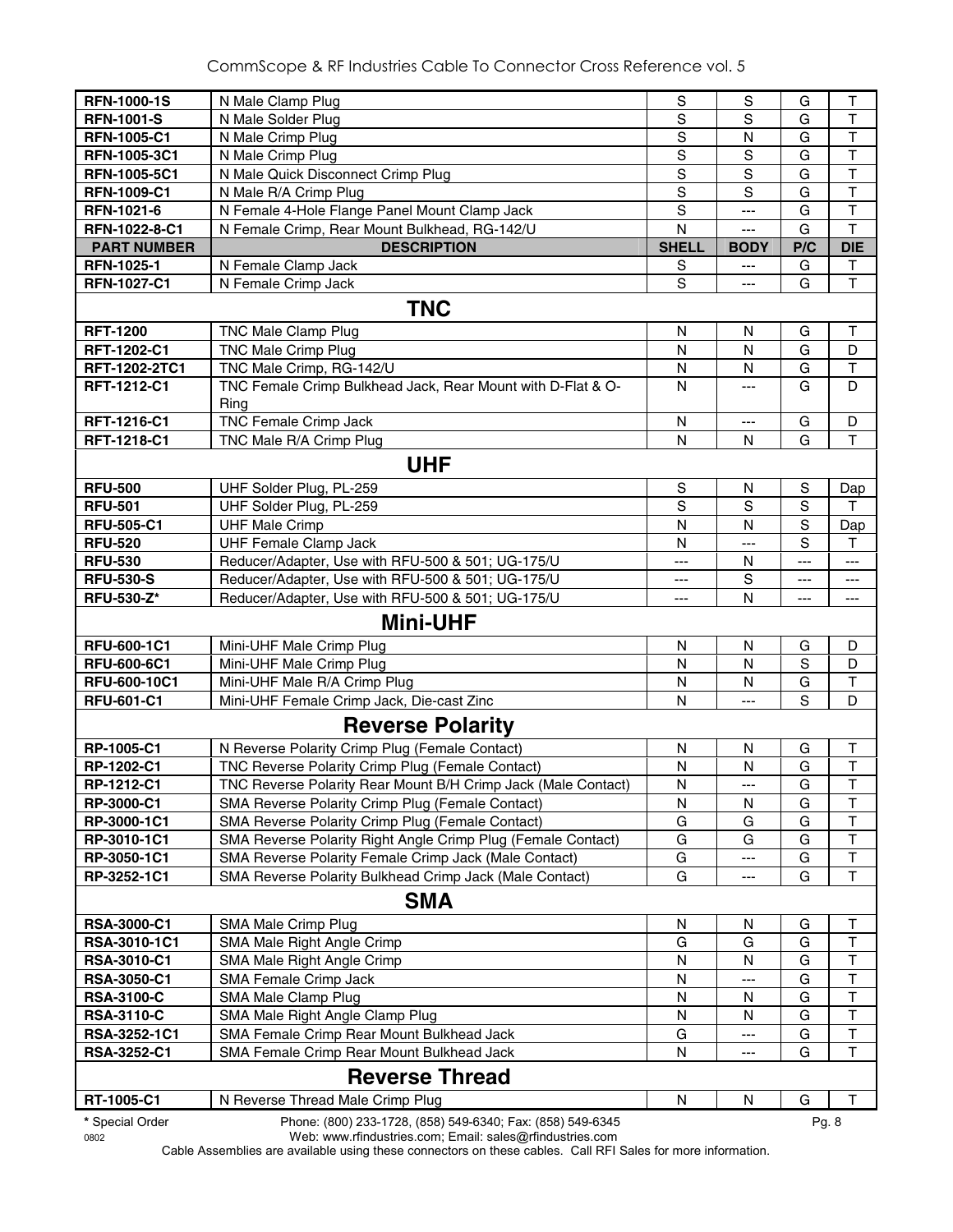| RT-1009-C1-03    | N Reverse Thread Male Right Angle Crimp Plug |  | G |  |
|------------------|----------------------------------------------|--|---|--|
| <b>RT-1200-C</b> | TNC Reverse Thread Male Crimp Plug           |  | G |  |
| RT-1202-C1       | TNC Reverse Thread Male Crimp Plug           |  | G |  |
| RT-3000-1C1      | SMA Reverse Thread Male Crimp Plug           |  | G |  |

#### **CommScope 2125K, WBC-200**

| <b>PART NUMBER</b>   | <b>DESCRIPTION</b>                                           | <b>SHELL</b>            | <b>BODY</b> | P/C           | <b>DIE</b>              |  |  |  |
|----------------------|--------------------------------------------------------------|-------------------------|-------------|---------------|-------------------------|--|--|--|
| <b>BNC</b>           |                                                              |                         |             |               |                         |  |  |  |
| <b>RFB-1100-C2ST</b> | <b>BNC Male Clamp Plug</b>                                   | S                       | $\mathsf S$ | G             | $\top$                  |  |  |  |
| RFB-1106-C2          | <b>BNC Male Crimp Plug</b>                                   | N                       | N           | G             | D                       |  |  |  |
| <b>RFB-1106-C2ST</b> | <b>BNC Male Crimp Plug</b>                                   | S                       | $\mathbf S$ | G             | T                       |  |  |  |
| <b>RFB-1106-C2T</b>  | <b>BNC Male Crimp Plug</b>                                   | N                       | N           | G             | $\top$                  |  |  |  |
| <b>RFB-1110-C2</b>   | <b>BNC Male Right Angle Crimp Plug</b>                       | N                       | N           | G             | $\mathsf T$             |  |  |  |
| <b>RFB-1110-C2S</b>  | <b>BNC Male Right Angle Clamp Plug</b>                       | $\mathsf S$             | $\mathbf S$ | $\mathbf S$   | T                       |  |  |  |
| <b>RFB-1117-C2</b>   | <b>BNC Female Crimp Rear Mount Bulkhead Jack</b>             | N                       | ---         | G             | D                       |  |  |  |
| <b>RFB-1123-C2</b>   | <b>BNC Female Crimp Jack</b>                                 | N                       | ---         | G             | $\overline{\mathsf{T}}$ |  |  |  |
|                      | <b>7/16 Din</b>                                              |                         |             |               |                         |  |  |  |
| RFD-1600-2-C         | 7/16 Din Male Clamp Plug Combo Straight or Right Angle       | S                       | S           | S             | Т                       |  |  |  |
| RFD-1605-2-C         | 7/16 Din Male Crimp Plug Combo Straight or Right Angle       | $\mathbb S$             | S           | $\mathbf S$   | $\top$                  |  |  |  |
| RFD-1625-2-C         | 7/16 Din Female Clamp Jack Combo Straight or Right Angle     | ${\mathsf S}$           | ---         | S             | $\mathsf T$             |  |  |  |
| RFD-1630-2-C         | 7/16 Din Female Crimp Jack Combo Straight or Right Angle     | $\mathbb S$             | ---         | S             | $\overline{\mathsf{T}}$ |  |  |  |
| RFD-1641-2-C*        | 7/16 Din 4-Hole Panel Mount Clamp Jack Combo Straight or R/A | $\overline{s}$          | ---         | S             | $\overline{\mathsf{T}}$ |  |  |  |
| RFD-1642-2-C*        | 7/16 Din 4-Hole Panel Mount Clamp Jack Combo Straight or R/A | S                       | ---         | $\mathbf S$   | $\mathsf{T}$            |  |  |  |
|                      | <b>FME</b>                                                   |                         |             |               |                         |  |  |  |
| <b>RFE-6050-C2</b>   | FME Female Crimp Jack                                        | N                       | ---         | G             | $\top$                  |  |  |  |
|                      | N                                                            |                         |             |               |                         |  |  |  |
| <b>RFN-1000-C2</b>   | N Male Clamp Plug                                            | N                       | N           | G             | T                       |  |  |  |
| <b>RFN-1000-C2S</b>  | N Male Clamp Plug                                            | S                       | $\mathbf S$ | G             | $\sf T$                 |  |  |  |
| <b>RFN-1001-S</b>    | N Male Solder Plug                                           | S                       | $\mathbf S$ | G             | $\overline{\mathsf{T}}$ |  |  |  |
| <b>RFN-1005-C2</b>   | N Male Crimp                                                 | N                       | N           | G             | $\overline{\mathsf{T}}$ |  |  |  |
| <b>RFN-1005-C2S</b>  | N Male Crimp                                                 | $\mathsf S$             | $\mathbb S$ | G             | $\overline{\mathsf{T}}$ |  |  |  |
| <b>RFN-1009-C2</b>   | N Male Right Angle Crimp                                     | S                       | S           | G             | $\overline{\mathsf{T}}$ |  |  |  |
| RFN-1022-8-C2        | N Female Crimp, Rear Mount Bulkhead                          | $\mathsf{N}$            | ---         | G             | $\overline{\mathsf{T}}$ |  |  |  |
| <b>RFN-1025-C2</b>   | N Female Solder Clamp                                        | $\mathsf S$             | ---         | G             | $\top$                  |  |  |  |
| <b>RFN-1027-C2</b>   | N Female Crimp Jack                                          | $\overline{s}$          | ---         | G             | T                       |  |  |  |
|                      | <b>TNC</b>                                                   |                         |             |               |                         |  |  |  |
| <b>RFT-1200-C2</b>   | <b>TNC Male Clamp</b>                                        | N                       | N           | ${\sf S}$     | T                       |  |  |  |
| RFT-1202-C2          | <b>TNC Male Crimp</b>                                        | N                       | N           | G             | D                       |  |  |  |
| <b>RFT-1202-C2T</b>  | <b>TNC Male Crimp</b>                                        | N                       | N           | G             | $\top$                  |  |  |  |
| RFT-1212-C2          | TNC Female Crimp Rear Mount Bulkhead Jack                    | $\overline{\mathsf{N}}$ | N           | G             | D                       |  |  |  |
| RFT-1216-C2          | TNC Female Crimp Jack                                        | $\mathsf{N}$            | N           | G             | D                       |  |  |  |
| RFT-1218-C2          | TNC Male Right Angle Crimp Plug                              | ${\sf N}$               | N           | G             | Т                       |  |  |  |
|                      | <b>UHF</b>                                                   |                         |             |               |                         |  |  |  |
| <b>RFU-500</b>       | <b>UHF Male Solder Plug</b>                                  | S                       | N           | S             | Dap                     |  |  |  |
| <b>RFU-501</b>       | <b>UHF Male Solder Plug</b>                                  | $\overline{s}$          | $\mathbf S$ | ${\mathsf S}$ | т                       |  |  |  |
| <b>RFU-504</b>       | UHF Male Push-On Ferrule Plug                                | $\mathsf{N}$            | N           | $\mathbf S$   | Dap                     |  |  |  |
| <b>RFU-505</b>       | <b>UHF Male Crimp Plug</b>                                   | ${\sf N}$               | N           | $\mathbf S$   | Dap                     |  |  |  |
| <b>RFU-505-ST</b>    | <b>UHF Male Crimp Plug</b>                                   | $\mathbf S$             | S           | $\mathbf S$   | Т                       |  |  |  |
|                      |                                                              |                         |             |               |                         |  |  |  |

**\*** Special Order Phone: (800) 233-1728, (858) 549-6340; Fax: (858) 549-6345 Pg. 9

0802 Web: www.rfindustries.com; Email: sales@rfindustries.com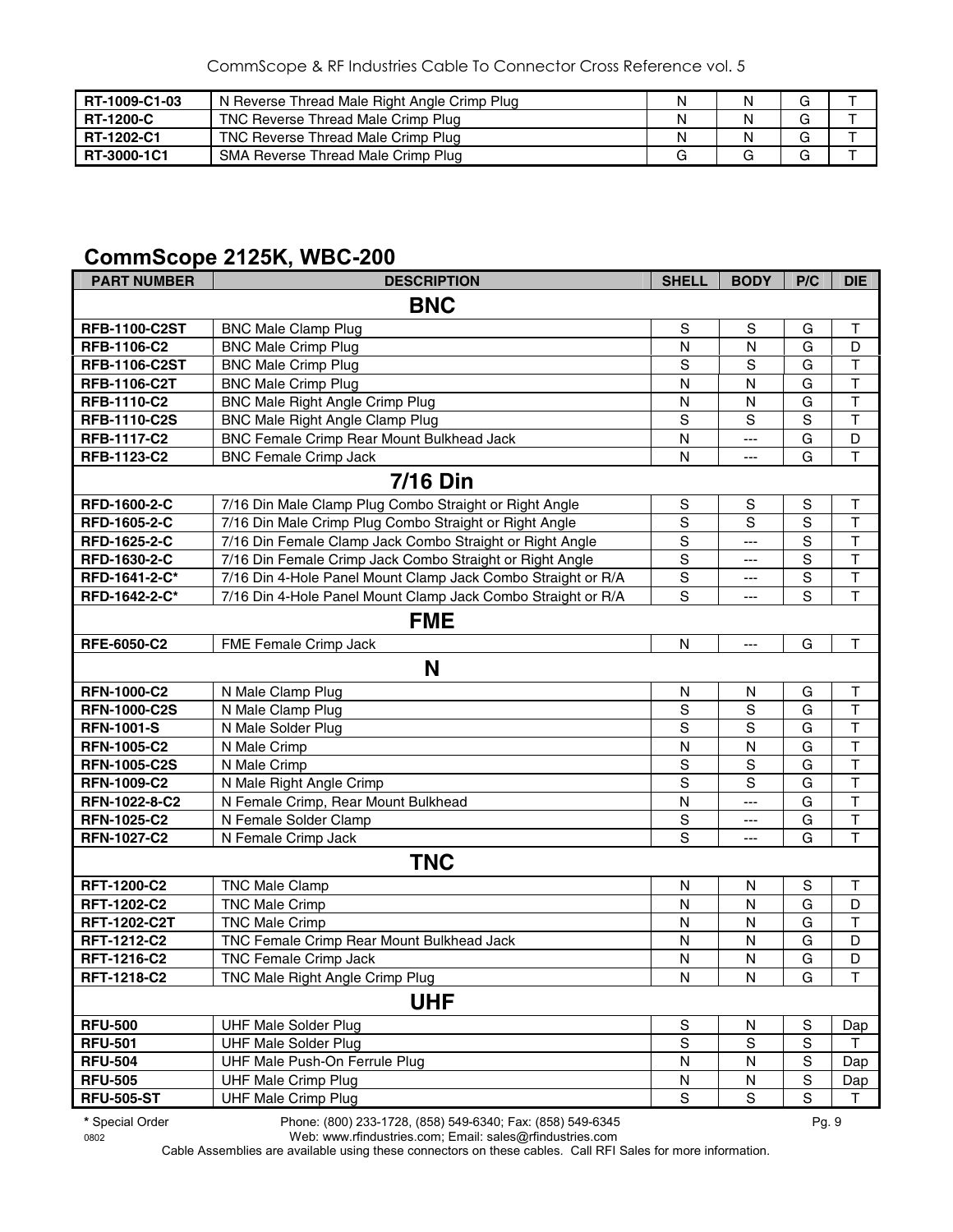| <b>RFU-505-5</b>   | UHF Male Crimp Plug                               | N     | N       | N     | D       |  |  |  |  |
|--------------------|---------------------------------------------------|-------|---------|-------|---------|--|--|--|--|
| <b>RFU-520-C2</b>  | <b>UHF Female Clamp Jack</b>                      | N     | $- - -$ | S     |         |  |  |  |  |
| <b>RFU-530</b>     | Reducer/Adapter, Use with RFU-500 & 501; UG-175/U | $---$ | N       | $---$ | $---$   |  |  |  |  |
| <b>RFU-530-S</b>   | Reducer/Adapter, Use with RFU-500 & 501; UG-175/U | $---$ | S       | $---$ | $---$   |  |  |  |  |
| <b>RFU-530-Z*</b>  | Reducer/Adapter, Use with RFU-500 & 501; UG-175/U | $---$ | N       | $---$ | $- - -$ |  |  |  |  |
|                    | <b>Mini-UHF</b>                                   |       |         |       |         |  |  |  |  |
| <b>RFU-600-1C2</b> | Mini-UHF Male Crimp Plug                          | N     | N       | G     | D       |  |  |  |  |
| <b>RFU-601-C2</b>  | Mini-UHF Female Crimp Jack                        | N     | N       | S     |         |  |  |  |  |

| <b>PART NUMBER</b>  | <b>DESCRIPTION</b>                                      | <b>SHELL</b> | <b>BODY</b> | P/C | <b>DIE</b> |
|---------------------|---------------------------------------------------------|--------------|-------------|-----|------------|
|                     | <b>Reverse Polarity</b>                                 |              |             |     |            |
| RP-1106-C2          | <b>BNC Reverse Polarity Crimp Plug (Female Contact)</b> | N            | N           | G   |            |
| RP-1202-C2          | TNC Reverse Polarity Crimp Plug (Female Contact)        | N            | N           | G   | т          |
| <b>RP-3000-C2</b>   | SMA Reverse Polarity Crimp Plug (Female Contact)        | N            | N           | G   | т          |
|                     | <b>SMA</b>                                              |              |             |     |            |
| <b>RSA-3000-1C2</b> | <b>SMA Male Crimp Plug</b>                              | G            | G           | G   | т          |
| <b>RSA-3000-C2</b>  | SMA Male Crimp Plug                                     | N            | N           | G   |            |
| <b>RSA-3010-C2</b>  | SMA Male Right Angle Crimp Plug                         | N            | N           | G   |            |
| <b>RSA-3050-C2</b>  | SMA Female Crimp Jack                                   | N            | ---         | G   | т          |
| <b>RSA-3100-C2</b>  | SMA Male Solder Clamp Plug                              | N            | N           | G   | т          |
| <b>RSA-3252-C2</b>  | SMA Female Rear Mount Bulkhead Jack                     | N            | ---         | G   |            |
| <b>RSA-3100-C2</b>  | SMA Male Solder Clamp Plug                              | N            | N           | G   |            |
|                     | <b>Reverse Thread</b>                                   |              |             |     |            |
| RT-1005-C2          | N Reverse Thread Male Crimp Plug                        | N            | N           | G   |            |
| RT-1202-C2          | TNC Reverse Thread Male Crimp Plug                      | N            | N           | G   |            |

## **CommScope 5550, 5555, 5556, 5559, 5560, 5563, 5564, 6200, 6201, 6608, 6609, 6611, 6612, 6615**

| <b>PART NUMBER</b> | <b>DESCRIPTION</b>                                   | <b>BODY</b> | <b>SHELL</b> | P/C | <b>DIE</b>   |  |  |  |  |
|--------------------|------------------------------------------------------|-------------|--------------|-----|--------------|--|--|--|--|
|                    | <b>BNC</b>                                           |             |              |     |              |  |  |  |  |
| <b>RFB-1701-D</b>  | <b>BNC Male Clamp Plug</b>                           | N           | N            | G   | Τ            |  |  |  |  |
| <b>RFB-1705</b>    | <b>BNC Male Twist-on Plug</b>                        | N           | N            | S   | D            |  |  |  |  |
| <b>RFB-1706-9</b>  | BNC Male Crimp Plug (Quick Disconnect)               | N           | N            | G   | D            |  |  |  |  |
| <b>RFB-1707-D</b>  | <b>BNC Male Crimp Plug</b>                           | N           | N            | G   | $\mathsf{T}$ |  |  |  |  |
| RFB-1707-2         | BNC Male Crimp Plug; UG-1789/U                       | N           | N            | G   | D            |  |  |  |  |
| <b>RFB-1709-D*</b> | <b>BNC Male Right Angle Clamp Plug</b>               | N           | N            | G   | T            |  |  |  |  |
| <b>RFB-1710-D</b>  | BNC Male Right Angle Crimp Plug                      | N           | N            | G   | T            |  |  |  |  |
| RFB-1710-D-05*     | BNC Male Right Angle Twist On Plug                   | N           | N            | G   | Т            |  |  |  |  |
| <b>RFB-1717</b>    | BNC Female Crimp Rear Mount Bulkhead Jack            | N           | ---          | G   | D            |  |  |  |  |
| <b>RFB-1717-D</b>  | BNC Female Crimp Rear Mount Bulkhead Jack            | N           | ---          | G   | T            |  |  |  |  |
| <b>RFB-1720</b>    | BNC Female Solder Clamp Socket; UG-261/U             | N           | ---          | S   | T            |  |  |  |  |
| <b>RFB-1720-D*</b> | <b>BNC Female Clamp Jack</b>                         | N           | ---          | G   | T            |  |  |  |  |
| <b>RFB-1722</b>    | <b>BNC Female Twist-on Socket Jack</b>               | N           |              | S   | D            |  |  |  |  |
| <b>RFB-1724</b>    | <b>BNC Female Crimp Jack</b>                         | N           | ---          | G   | D            |  |  |  |  |
| <b>RFB-1724-D</b>  | <b>BNC Female Crimp Jack</b>                         | N           | ---          | G   | T            |  |  |  |  |
| <b>RFB-1760</b>    | BNC Wall Plate Flush Mount Crimp Jack                | N           | ---          | G   | D            |  |  |  |  |
| <b>RFB-1761</b>    | <b>BNC Wall Plate Flush Mount Twist-on Jack</b>      | N           | ---          | G   | D            |  |  |  |  |
|                    |                                                      |             |              |     |              |  |  |  |  |
| <b>RFM-2000</b>    | Mini-Bayonet Female Crimp Cable Jack; Kings KM-59-23 | N           | ---          | G   |              |  |  |  |  |

**\*** Special Order Phone: (800) 233-1728, (858) 549-6340; Fax: (858) 549-6345 Pg. 10 0802 Web: www.rfindustries.com; Email: sales@rfindustries.com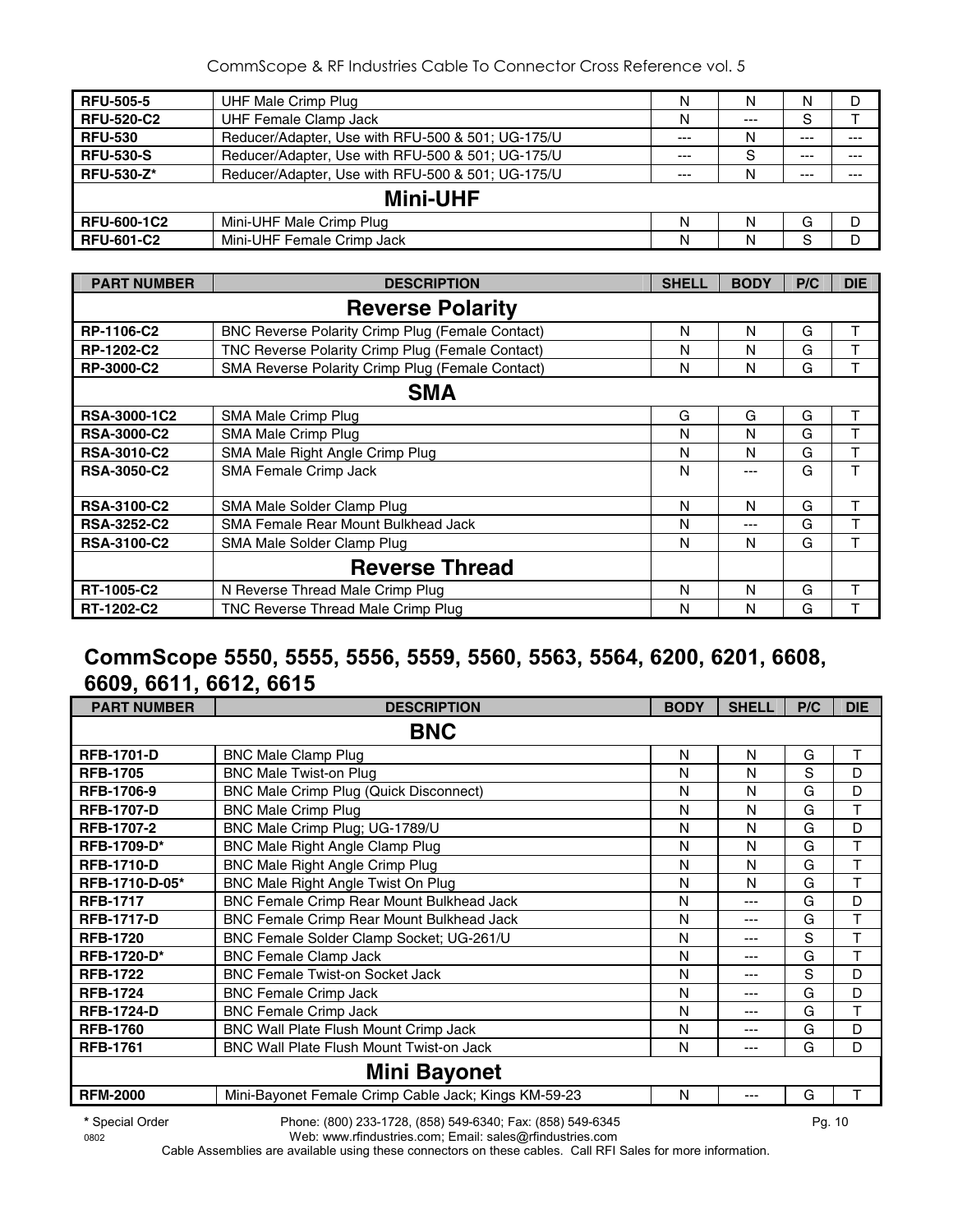|                    | N                                                   |             |              |                |            |
|--------------------|-----------------------------------------------------|-------------|--------------|----------------|------------|
| <b>RFN-1001-S</b>  | N Male Solder Plug                                  | S           | S            | G              | T          |
| <b>RFN-1904-1N</b> | N Male Clamp Solder Plug; UG-603/U, A/U             | N           | N            | G              | T          |
| <b>RFN-1904-1S</b> | N Male Clamp Solder Plug; UG-603/U, A/U             | $\mathbf S$ | S            | G              | T          |
| <b>RFN-1907-2S</b> | N Male Crimp Plug                                   | S           | S            | G              | T          |
|                    | <b>TNC</b>                                          |             |              |                |            |
| <b>RFT-1801*</b>   | TNC Male Clamp Solder Plug                          | N           | N            | S              | Τ          |
| <b>RFT-1803-1</b>  | TNC Male Crimp Plug (Captive Pin); MS39012/26-0012  | N           | N            | G              | D          |
| <b>RFT-1805</b>    | TNC Male Solderless Plug; Amphenol 31-5061          | N           | N            | $\mathbf S$    | D          |
| <b>RFT-1807</b>    | TNC Male Twist on Plug; AMP 221983-1                | N           | N            | S              | D          |
| <b>PART NUMBER</b> | <b>DESCRIPTION</b>                                  | <b>BODY</b> | <b>SHELL</b> | P/C            | <b>DIE</b> |
| <b>RFT-1813</b>    | TNC Female Crimp Bulkhead; MS39012/28-0012          | N           | ---          | G              | D          |
| <b>RFT-1815</b>    | <b>TNC Female Twist on Cable Jack</b>               | N           | ---          | S              | D          |
|                    | <b>UHF</b>                                          |             |              |                |            |
| <b>RFU-500</b>     | UHF Solder Plug; PL-259; Use with RFU-531 Reducer   | $\mathbf S$ | N            | $\mathbf S$    | Dap        |
| <b>RFU-501</b>     | UHF Solder Plug; PL-259; Use with RFU-531-S Reducer | S           | S            | S              | т          |
| <b>RFU-506</b>     | <b>UHF Male Crimp Plug</b>                          | N           | N            | S              | Dap        |
| RFU-520-D-03       | <b>UHF Female Clamp Jack</b>                        | N           | $---$        | G              | т          |
| <b>RFU-531</b>     | Adapter/Reducer; Use with RFU-500                   | N           | N            | $\overline{a}$ | $---$      |
| <b>RFU-531-S</b>   | Adapter/Reducer; Use with RFU-501                   | ---         | S            | ---            | $---$      |
| RFU-531-Z*         | Adapter/Reducer; Use with RFU-501                   | ---         | S            | ---            | ---        |
|                    | <b>Mini-UHF</b>                                     |             |              |                |            |
| <b>RFU-601-5</b>   | Mini-UHF Female Crimp Jack                          | N           | $---$        | S              | T          |
|                    | <b>MHV</b>                                          |             |              |                |            |
| <b>RHV-100-D</b>   | Medium High Voltage Male Clamp Plug                 | N           | N            | G              | T          |
| <b>RHV-106-D</b>   | Medium High Voltage Male Crimp Plug                 | N           | N            | G              | T          |
| <b>RHV-124-D</b>   | Medium High Voltage Female Clamp Jack               | N           | $---$        | G              | T          |

## **CommScope 5520, 5550, 5550M, 5552, 5553, 5554, 5557, 5565, 5567, 5569, 5571, 5572, 5572R, 5573, 5574, 5575, 5586, 556510**

| <b>PART NUMBER</b>  | <b>DESCRIPTION</b>                               | <b>BODY</b> | <b>SHELL</b> | P/C    | <b>DIE</b> |
|---------------------|--------------------------------------------------|-------------|--------------|--------|------------|
|                     | <b>BNC</b>                                       |             |              |        |            |
| <b>RFB-1707-D1</b>  | <b>BNC Male Crimp Plug</b>                       | N           |              | G      |            |
| <b>RFB-1717-D1*</b> | <b>BNC Female Crimp Rear Mount Bulkhead Jack</b> | N           | $---$        | ⌒<br>G |            |

## **CommScope O273, 2040K, 2040V, 2041K, 2095K, 7573**

| <b>PART NUMBER</b>  | <b>DESCRIPTION</b>                               | <b>BODY</b> | <b>SHELL</b> | P/C | <b>DIE</b> |
|---------------------|--------------------------------------------------|-------------|--------------|-----|------------|
|                     | <b>BNC</b>                                       |             |              |     |            |
| <b>RFB-1707-D2</b>  | <b>BNC Male Crimp Plug</b>                       | N           | N            | G   |            |
| <b>RFB-1717-D2*</b> | <b>BNC Female Crimp Rear Mount Bulkhead Jack</b> | Ν           | $---$        | G   |            |

## **CommScope 2020K, 2020V, 2037 Dual, 2037K, 2037V, 2039, 2039K, 2039V, 2045, 2045V, 2054K, 2065K, 2065V, 2249K, 2250K, 2250V**

| <b>PART NUMBER</b>  | <b>DESCRIPTION</b>         | <b>BODY</b> | <b>SHELL</b> | P/C    | <b>DIE</b> |
|---------------------|----------------------------|-------------|--------------|--------|------------|
|                     | <b>BNC</b>                 |             |              |        |            |
| <b>RFB-1707-D3*</b> | <b>BNC Male Crimp Plug</b> | N           | N            | ⌒<br>G |            |
|                     |                            |             |              |        |            |

**\*** Special Order Phone: (800) 233-1728, (858) 549-6340; Fax: (858) 549-6345 Pg. 11

0802 Web: www.rfindustries.com; Email: sales@rfindustries.com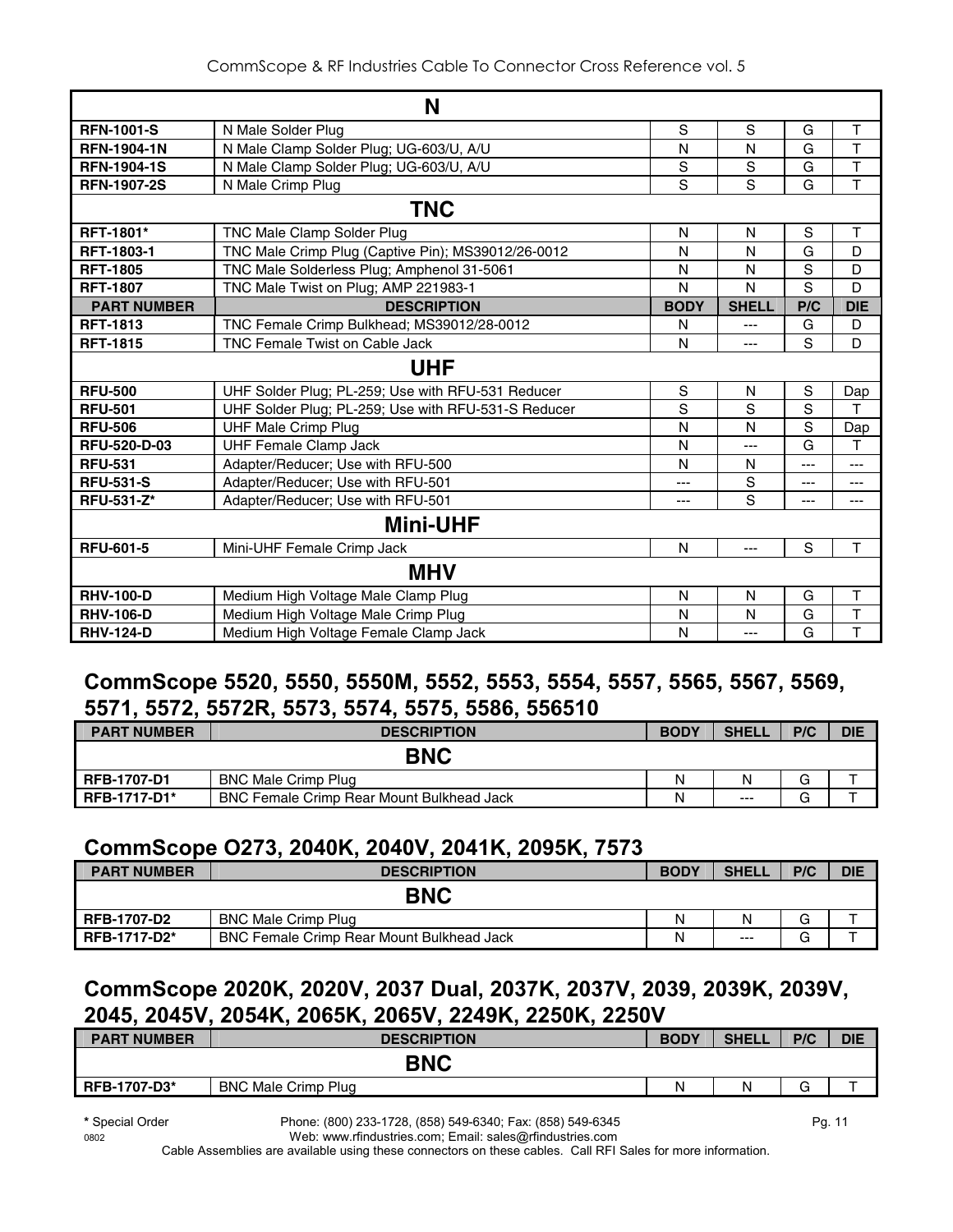| <b>RFB-1717-D3*</b> | <b>BNC Ft</b><br>Crimp Rear Mount Bulkhead Jack<br>Female | N | --- |  |
|---------------------|-----------------------------------------------------------|---|-----|--|

## **CommScope 3247, 3249, 7713**

| <b>PART NUMBER</b>  | <b>DESCRIPTION</b>                                                                 | <b>BODY</b>             | <b>SHELL</b>   | P/C           | <b>DIE</b>              |  |  |  |
|---------------------|------------------------------------------------------------------------------------|-------------------------|----------------|---------------|-------------------------|--|--|--|
| <b>BNC</b>          |                                                                                    |                         |                |               |                         |  |  |  |
| <b>RFB-1101-1EN</b> | BNC Male Clamp Solder Plug; UG-959A/U                                              | N                       | N              | G             | D                       |  |  |  |
|                     | <b>7/16 Din</b>                                                                    |                         |                |               |                         |  |  |  |
| RFD-1600-2-E        | Male Clamp Combination Connector Straight or Right Angle                           | S                       | S              | $\mathbf S$   | T                       |  |  |  |
| RFD-1605-2-E        | Male Crimp Combination Connector Straight or Right Angle                           | $\mathbf S$             | $\mathbf S$    | $\mathbf S$   | $\mathsf T$             |  |  |  |
| RFD-1625-2-E        | Female Clamp Combination Connector Straight or Right Angle                         | $\mathbf S$             | ---            | ${\mathsf S}$ | T                       |  |  |  |
| RFD-1630-2-E        | Female Crimp Combination Connector Straight or Right Angle                         | $\overline{s}$          | $---$          | S             | $\overline{\mathsf{T}}$ |  |  |  |
| <b>PART NUMBER</b>  | <b>DESCRIPTION</b>                                                                 | <b>BODY</b>             | <b>SHELL</b>   | P/C           | <b>DIE</b>              |  |  |  |
| RFD-1641-2-E*       | Female 4 Hole Flange Clamp Combination Connector Straight or<br><b>Right Angle</b> | S                       | $---$          | S             | т                       |  |  |  |
| RFD-1642-2-E*       | Female 4 Hole Flange Crimp Combination Connector Straight or<br><b>Right Angle</b> | $\mathbf S$             | $\overline{a}$ | S             | $\mathsf{T}$            |  |  |  |
|                     | N                                                                                  |                         |                |               |                         |  |  |  |
| <b>RFN-1001-S</b>   | N Male Solder Plug                                                                 | $\mathbf S$             | $\mathsf S$    | G             | T                       |  |  |  |
| <b>RFN-1002-1N</b>  | N Male Solder Clamp Plug                                                           | $\overline{N}$          | N              | G             | $\overline{\mathsf{T}}$ |  |  |  |
| <b>RFN-1002-1S</b>  | N Male Solder Clamp Plug                                                           | S                       | S              | G             | T                       |  |  |  |
| <b>RFN-1006-3E</b>  | N Male Crimp Plug; UG-1681/U                                                       | $\mathbf S$             | S              | G             | $\overline{\mathsf{T}}$ |  |  |  |
| <b>RFN-1008-3E</b>  | N Male Right Angle Clamp Plug                                                      | $\mathbf S$             | S              | G             | $\overline{\mathsf{T}}$ |  |  |  |
| <b>RFN-1009-3E</b>  | N Male Right Angle Crimp Plug                                                      | $\mathbf S$             | S              | G             | $\mathsf T$             |  |  |  |
| RFN-1021-7*         | N Female 4-Hole Flange Panel Mount Clamp                                           | $\overline{S}$          | ---            | G             | $\overline{\mathsf{T}}$ |  |  |  |
| RFN-1024-1          | N Female Cable Clamp Jack; UG-23D/U, F/U                                           | $\overline{\mathbf{s}}$ | ---            | G             | $\overline{T}$          |  |  |  |
| <b>RFN-1028</b>     | N Female Crimp Jack                                                                | S                       | $-$ --         | G             | $\overline{\mathsf{T}}$ |  |  |  |
|                     | <b>TNC</b>                                                                         |                         |                |               |                         |  |  |  |
| RFT-1218-E*         | TNC Male Right Angle Crimp Plug                                                    | N                       | N              | G             | T                       |  |  |  |
| <b>RFT-1219-E</b>   | TNC Male Right Angle Clamp Plug                                                    | N                       | $\mathsf{N}$   | G             | $\mathsf T$             |  |  |  |
|                     | <b>UHF</b>                                                                         |                         |                |               |                         |  |  |  |
| <b>RFU-500</b>      | UHF Solder Plug; PL-259                                                            | S                       | N              | $\mathbb S$   | Dap                     |  |  |  |
| <b>RFU-501</b>      | UHF Solder Plug; PL-259                                                            | S                       | S              | $\mathbf S$   | $\top$                  |  |  |  |
| <b>RFU-503</b>      | UHF Male, Waterproof Plug (w/ Silicon Rubber O-Rings / Seals);<br>PL-259           | N                       | N              | S             | T                       |  |  |  |
| <b>RFU-507</b>      | <b>UHF Male Crimp Plug</b>                                                         | N                       | N              | S             | Dap                     |  |  |  |
| <b>RFU-507-S</b>    | <b>UHF Male Crimp Plug</b>                                                         | $\mathbf S$             | $\mathbf S$    | $\mathsf S$   | Dap                     |  |  |  |
| <b>RFU-507-ST</b>   | <b>UHF Male Crimp Plug</b>                                                         | $\mathbf S$             | S              | $\mathbf S$   | Τ                       |  |  |  |
| <b>RFU-520-1E</b>   | UHF Female Cable Clamp Jack                                                        | $\mathsf{N}$            | ---            | S             | $\mathsf T$             |  |  |  |
|                     | <b>MHV</b>                                                                         |                         |                |               |                         |  |  |  |
| <b>RHV-100-E</b>    | Medium High Voltage Male Clamp Plug                                                | ${\sf N}$               | $\mathsf{N}$   | G             | T                       |  |  |  |

## **CommScope 7714, 7715**

| <b>PART NUMBER</b> | <b>DESCRIPTION</b>                                         | <b>BODY</b> | <b>SHELL</b> | P/C | <b>DIE</b> |
|--------------------|------------------------------------------------------------|-------------|--------------|-----|------------|
|                    | N                                                          |             |              |     |            |
| <b>RFN-1001-S</b>  | N Male Solder Plug                                         | S           | S            | G   |            |
| <b>RFN-1006-3F</b> | N Male Crimp Plug; UG-1682/U                               | S           | S            | G   |            |
| <b>RFN-1009-3F</b> | N Male R/A Crimp Plug                                      | S           | S            | G   |            |
|                    | <b>UHF</b>                                                 |             |              |     |            |
| <b>RFU-500</b>     | UHF Solder Plug; PL-259                                    | S           | N            | S   | Dap        |
| * Special Order    | Phone: (800) 233-1728, (858) 549-6340; Fax: (858) 549-6345 |             |              |     | Pg. 12     |

0802 Web: www.rfindustries.com; Email: sales@rfindustries.com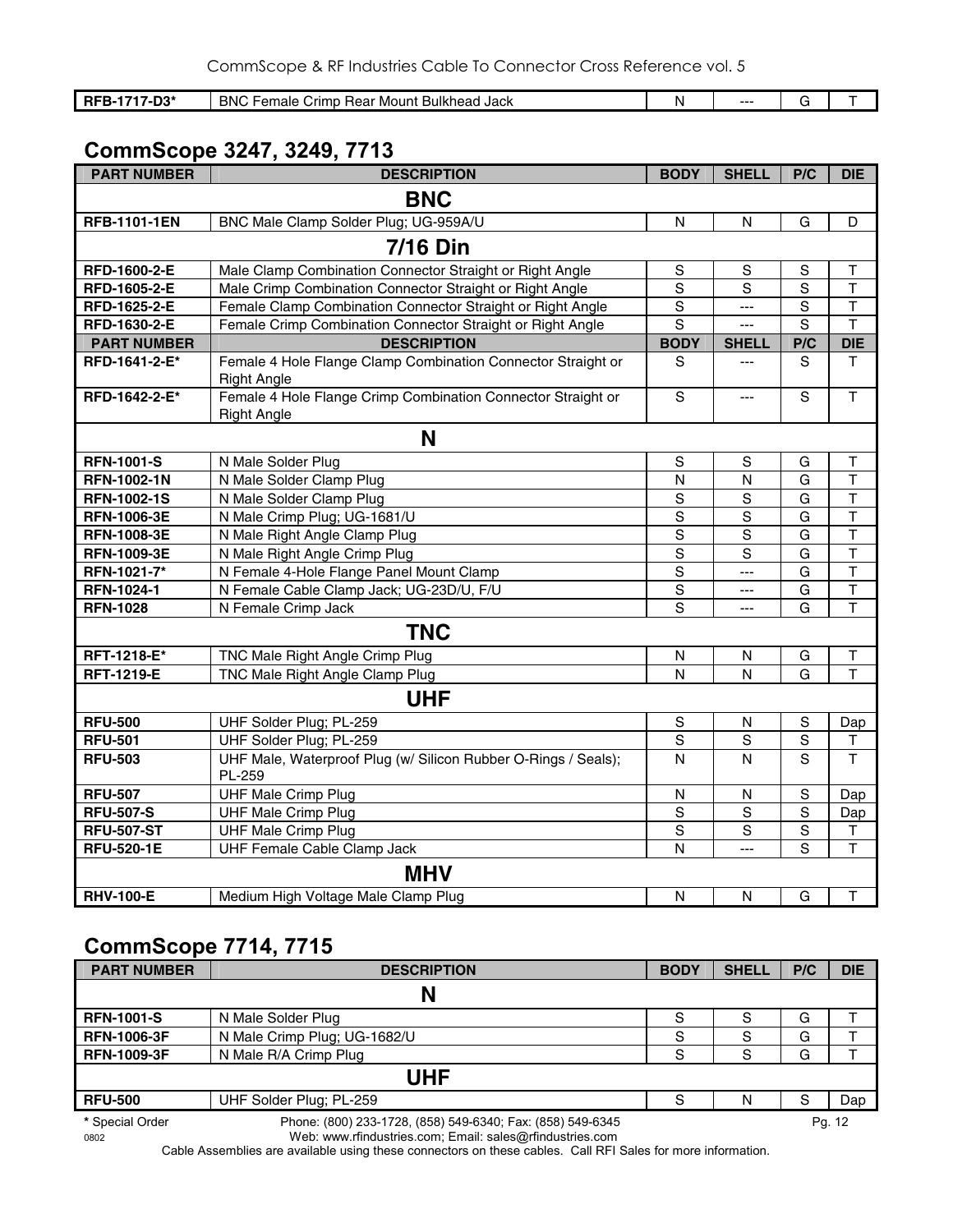| <b>RFU-501</b>     | UHF Solder Plug; PL-259                                        |   |       |             |  |
|--------------------|----------------------------------------------------------------|---|-------|-------------|--|
| <b>RFU-503</b>     | UHF Male, Waterproof Plug (w/ Silicon Rubber O-Rings / Seals); | N |       | $\mathbf C$ |  |
|                    | PL-259                                                         |   |       |             |  |
| <b>RFU-507-STF</b> | UHF Male Crimp Plug                                            |   |       |             |  |
| <b>RFU-520-1E</b>  | UHF Female Cable Clamp Jack                                    | N | $---$ |             |  |

## **CommScope 2527K, 7501, 7503, 7505, 7506**

| <b>PART NUMBER</b> | <b>DESCRIPTION</b>                        | <b>BODY</b> | <b>SHELL</b> | P/C | <b>DIE</b> |  |  |  |  |
|--------------------|-------------------------------------------|-------------|--------------|-----|------------|--|--|--|--|
|                    | <b>BNC</b>                                |             |              |     |            |  |  |  |  |
| <b>RFB-1701-G</b>  | <b>BNC Male Clamp Plug</b>                | N           | N            | S   |            |  |  |  |  |
| <b>RFB-1707-G</b>  | <b>BNC Male Crimp Plug</b>                | N           | N            | G   |            |  |  |  |  |
| <b>RFB-1708</b>    | <b>BNC Male Crimp Plug</b>                | N           | N            | G   | D          |  |  |  |  |
| <b>RFB-1708-1T</b> | BNC Male Crimp Plug (Dbl. Shield)         | S           | N            | G   |            |  |  |  |  |
| <b>PART NUMBER</b> | <b>DESCRIPTION</b>                        | <b>BODY</b> | <b>SHELL</b> | P/C | <b>DIE</b> |  |  |  |  |
| <b>RFB-1710-G</b>  | BNC Male Right Angle Crimp Plug           | N           | N            | G   |            |  |  |  |  |
| <b>RFB-1717-G</b>  | BNC Female Crimp Rear Mount Bulkhead Jack | N           | $---$        | G   | T          |  |  |  |  |
| <b>RFB-1724-G</b>  | <b>BNC Female Crimp Jack</b>              | N           | $---$        | G   |            |  |  |  |  |
|                    | N                                         |             |              |     |            |  |  |  |  |
| <b>RFN-1907-1G</b> | N Male Crimp Plug                         | S           | S            | G   |            |  |  |  |  |

## **CommScope 0623, 3222, 3226, 3227, 3228, 3229, 3240, WBC-400, WBC-400R**

| <b>PART NUMBER</b>  | <b>DESCRIPTION</b>                                         | <b>BODY</b>    | <b>SHELL</b>   | P/C            | <b>DIE</b>              |  |  |  |  |
|---------------------|------------------------------------------------------------|----------------|----------------|----------------|-------------------------|--|--|--|--|
|                     | <b>BNC</b>                                                 |                |                |                |                         |  |  |  |  |
| <b>RFB-1101-1SI</b> | <b>BNC Male Clamp Plug</b>                                 | S              | S              | G              | $\mathsf{T}$            |  |  |  |  |
|                     | <b>7/16 Din</b>                                            |                |                |                |                         |  |  |  |  |
| RFD-1600-2-E        | 7/16 Din Male Clamp Plug Combo Straight or Right Angle     | S              | S              | S              | $\mathsf{T}$            |  |  |  |  |
| <b>RFD-1604-21</b>  | 7/16 Din Male Crimp Plug Combo Straight or Right Angle     | S              | S              | S              | $\mathsf T$             |  |  |  |  |
| RFD-1605-2-E        | 7/16 Din Male Crimp Plug Combo Straight or Right Angle     | S              | S              | S              | $\mathsf T$             |  |  |  |  |
| RFD-1625-2-E        | 7/16 Din Female Clamp Jack Combo Straight or Right Angle   | $\overline{s}$ | ---            | $\overline{s}$ | $\overline{\mathsf{T}}$ |  |  |  |  |
| RFD-1630-2-E        | 7/16 Din Female Clamp Jack Combo Straight or Right Angle   | ${\mathsf S}$  | ---            | $\mathbf S$    | $\mathsf T$             |  |  |  |  |
| RFD-1641-2-E*       | 7/16 Din Female 4 Hole Flange Clamp Jack Combo Straight or | S              | ---            | S              | T                       |  |  |  |  |
|                     | <b>Right Angle</b>                                         |                |                |                |                         |  |  |  |  |
| RFD-1642-2-E*       | 7/16 Din Female 4 Hole Flange Crimp Jack Combo Straight or | S              | $---$          | S              | $\mathsf{T}$            |  |  |  |  |
|                     | <b>Right Angle</b>                                         |                |                |                |                         |  |  |  |  |
|                     | N                                                          |                |                |                |                         |  |  |  |  |
| <b>RFN-1001-S</b>   | N Male Solder Plug                                         | $\mathbf S$    | $\mathbf S$    | G              | $\mathsf T$             |  |  |  |  |
| <b>RFN-1002-1SI</b> | N Male Solder Clamp Plug                                   | S              | S              | G              | $\overline{\mathsf{T}}$ |  |  |  |  |
| <b>RFN-1006-31</b>  | N Male Crimp Plug; UG-1681/U                               | $\mathbf S$    | S              | G              | $\mathsf T$             |  |  |  |  |
| <b>RFN-1009-31</b>  | N Male Right Angle Crimp Plug                              | $\mathbf S$    | S              | G              | $\mathsf T$             |  |  |  |  |
| <b>RFN-1024-1SI</b> | N Female Cable Clamp Jack; UG-23D/U, F/U                   | S              | $\overline{a}$ | G              | $\mathsf T$             |  |  |  |  |
| <b>RFN-1028-SI</b>  | N Female Crimp Cable Jack; UG-1688/U                       | S              | $---$          | G              | T                       |  |  |  |  |
|                     | <b>TNC</b>                                                 |                |                |                |                         |  |  |  |  |
| RFT-1201-l*         | TNC Male Clamp Plug                                        | N              | N              | G              | T.                      |  |  |  |  |
| <b>RFT-1201-SI</b>  | TNC Male Clamp Plug                                        | S              | S              | G              | $\top$                  |  |  |  |  |
| <b>RFT-1214-I</b>   | <b>TNC Female Clamp Jack</b>                               | N              | $---$          | G              | T                       |  |  |  |  |
|                     | <b>UHF</b>                                                 |                |                |                |                         |  |  |  |  |
| <b>RFU-500</b>      | <b>UHF Male Solder Plug</b>                                | ${\mathsf S}$  | ${\sf N}$      | ${\mathsf S}$  | Dap                     |  |  |  |  |
| <b>RFU-501</b>      | <b>UHF Male Solder Plug</b>                                | S              | S              | $\overline{s}$ | T                       |  |  |  |  |
| * Special Order     | Phone: (800) 233-1728, (858) 549-6340; Fax: (858) 549-6345 |                |                |                | Pa. 13                  |  |  |  |  |

0802 Web: www.rfindustries.com; Email: sales@rfindustries.com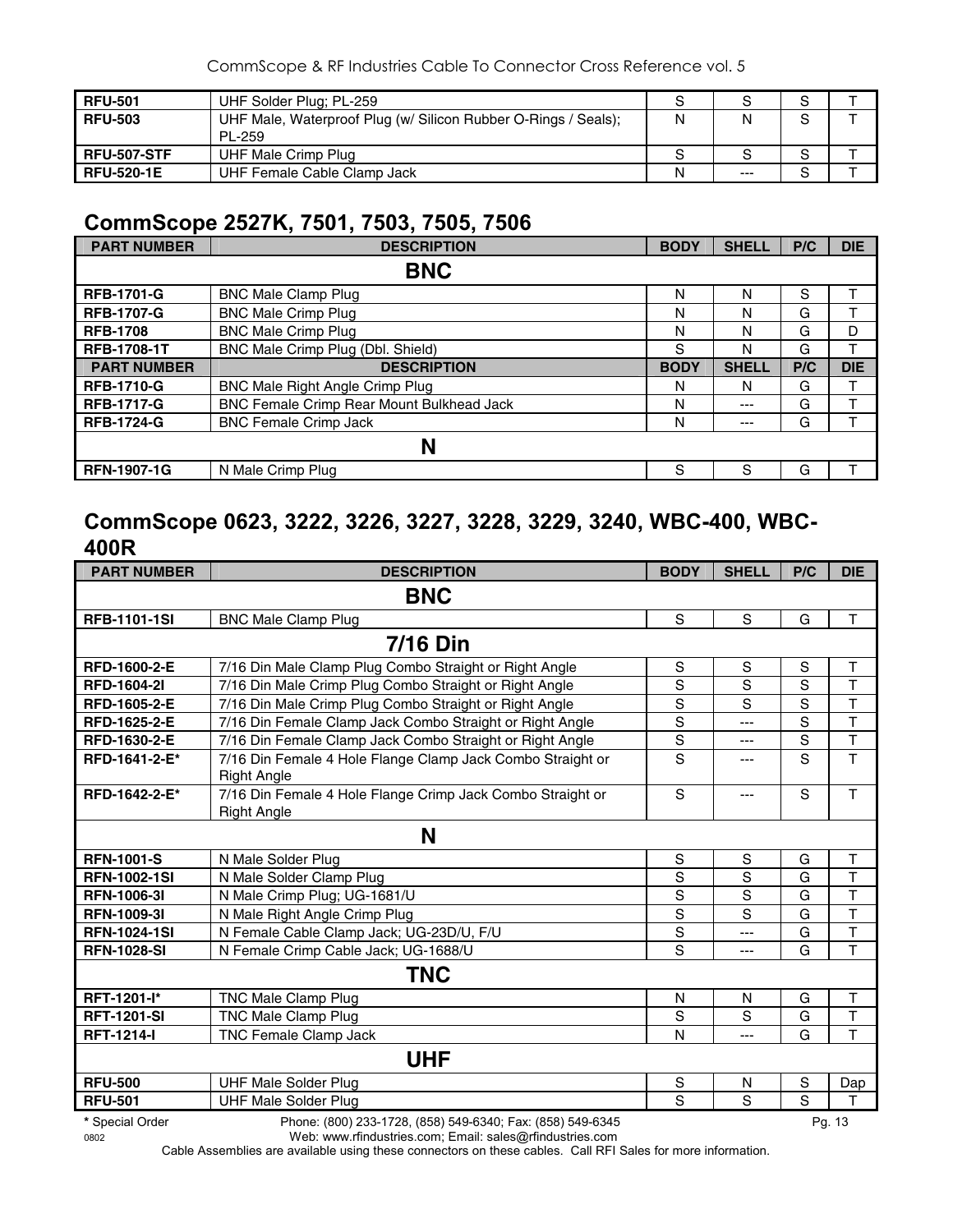| <b>RFU-503</b>          | UHF Male Clamp Plug, Waterproof w/Silicon Rubber O-Rings | N | N   | S |  |  |  |  |
|-------------------------|----------------------------------------------------------|---|-----|---|--|--|--|--|
| <b>RFU-507-SI</b>       | <b>UHF Male Crimp Plug</b>                               | S | S   | S |  |  |  |  |
| <b>RFU-520-I*</b>       | <b>UHF Female Clamp Jack</b>                             | N | --- | S |  |  |  |  |
| <b>Reverse Polarity</b> |                                                          |   |     |   |  |  |  |  |
| RP-1006-3I              | N Reverse Polarity Male Crimp Plug                       | N | N   | G |  |  |  |  |
| <b>RP-1028-I</b>        | N Reverse Polarity Female Crimp Jack                     | N | N   | G |  |  |  |  |
| <b>RP-1202-I</b>        | TNC Reverse Polarity Male Crimp Plug                     | N | --- | G |  |  |  |  |
| <b>RP-1216-I</b>        | TNC Reverse Polarity Female Crimp Jack                   | N | --- | G |  |  |  |  |
| <b>RP-3000-I</b>        | SMA Reverse Polarity Male Crimp Plug                     | N | N   | G |  |  |  |  |
| <b>SMA</b>              |                                                          |   |     |   |  |  |  |  |
| <b>RSA-3000-I</b>       | SMA Male Crimp Plug                                      | N | N   | G |  |  |  |  |

## **CommScope 720T1, 720T2, 7536, 7537, 7538, 72001, 72012, 753603, 753604, 753605**

| <b>PART NUMBER</b> | <b>DESCRIPTION</b>                               | <b>BODY</b> | <b>SHELL</b> | P/C | <b>DIE</b> |
|--------------------|--------------------------------------------------|-------------|--------------|-----|------------|
|                    | <b>BNC</b>                                       |             |              |     |            |
| <b>RFB-1707-J</b>  | <b>BNC Male Crimp Plug</b>                       | Ν           | N            | G   |            |
| <b>RFB-1710-J</b>  | <b>BNC Male Right Angle Crimp Plug</b>           | Ν           | N            | G   |            |
| <b>RFB-1717-J</b>  | <b>BNC Female Crimp Rear Mount Bulkhead Jack</b> | Ν           | $---$        | G   |            |
| <b>RFB-1724-J</b>  | <b>BNC Female Crimp Jack</b>                     | N           | $---$        | G   |            |

## **CommScope 735, 735T1, 735T1H, 735T1P, 735T2, 735T2H, 735T2P, 2035, 73501, 73501H, 73501P, 73502, 73502H, 73502P, 73503, 73503H, 73503P, 73506, 73506H, 73506P, 73508, 73508H, 73509, 73509H, 73509P, 73512, 73512H, 73512P, 73516, 73516H, 73524, 73524H**

| <b>PART NUMBER</b> | <b>DESCRIPTION</b>                               | <b>BODY</b> | <b>SHELL</b> | P/C | <b>DIE</b> |
|--------------------|--------------------------------------------------|-------------|--------------|-----|------------|
|                    | <b>BNC</b>                                       |             |              |     |            |
| <b>RFB-1707-K</b>  | <b>BNC Male Crimp Plug</b>                       | N           | N            | G   |            |
| <b>RFB-1710-K</b>  | <b>BNC Male Right Angle Plug</b>                 | N           | N            | G   |            |
| <b>RFB-1717-K</b>  | <b>BNC Female Crimp Rear Mount Bulkhead Jack</b> | N           | $---$        | G   |            |
| <b>RFB-1724-K</b>  | <b>BNC Female Crimp Jack</b>                     | N           | $---$        | G   |            |

## **CommScope WBC-500**

| <b>PART NUMBER</b>  | <b>DESCRIPTION</b>                                       | <b>BODY</b> | <b>SHELL</b> | P/C | <b>DIE</b> |  |
|---------------------|----------------------------------------------------------|-------------|--------------|-----|------------|--|
|                     | <b>7/16 DIN</b>                                          |             |              |     |            |  |
| RFD-1600-2L1*       | 7/16 Din Male Clamp Plug Combo Straight or Right Angle   | S           | S            | S   |            |  |
| RFD-1601-2L1*       | 7/16 Din Male Clamp Plug Straight                        | S           | S            | S   |            |  |
| RFD-1605-2-L1*      | 7/16 Din Male Crimp Plug Combo Straight or Right Angle   | S           | S            | S   |            |  |
| RFD-1625-2-L1*      | 7/16 Din Female Clamp Jack Combo Straight or Right Angle | S           | ---          | S   |            |  |
| <b>RFD-1626-2L1</b> | 7/16 Din Female Clamp Jack Straight                      | S           | ---          | S   |            |  |
| RFD-1630-2-L1*      | 7/16 Din Female Crimp Jack Combo Straight or Right Angle | S           | ---          | S   |            |  |
|                     | N                                                        |             |              |     |            |  |
| RFN-1002-2L1*       | N Male Clamp Plug                                        | S           | S            | G   |            |  |
| RFN-1024-2L1*       | N Female Clamp Jack                                      | S           | ---          | G   |            |  |
|                     | <b>TNC</b>                                               |             |              |     |            |  |
| RFT-1201-2L1*       | TNC Male Clamp Plug                                      | S           | S            | G   |            |  |

**\*** Special Order Phone: (800) 233-1728, (858) 549-6340; Fax: (858) 549-6345 Pg. 14

0802 Web: www.rfindustries.com; Email: sales@rfindustries.com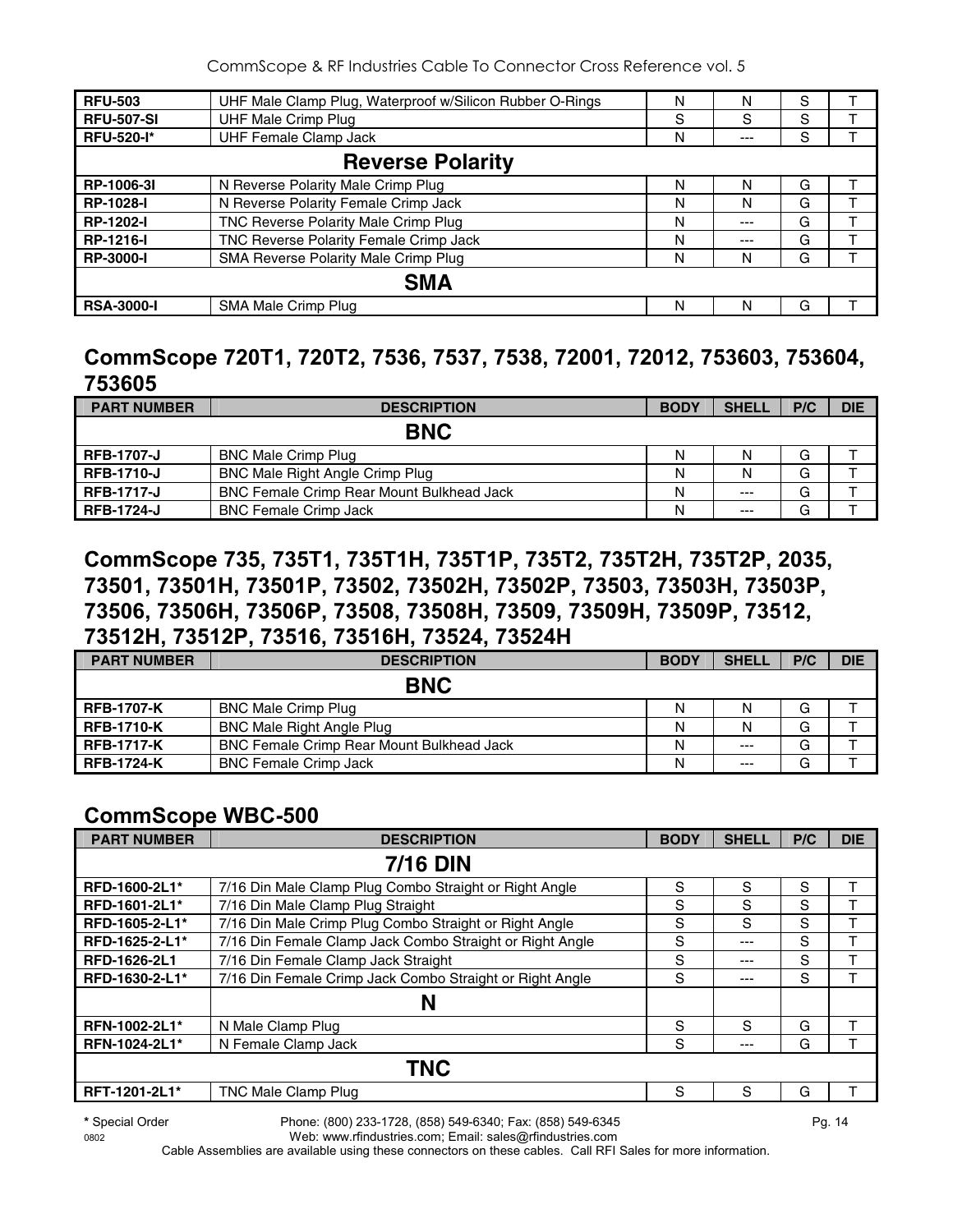|                         | ше<br>_<br>.<br>. .                 |  |   |  |
|-------------------------|-------------------------------------|--|---|--|
| J-502-2L1*<br><b>RF</b> | Plua<br>Clamp<br><b>UHF</b><br>Male |  | ∼ |  |

## **CommScope 0624, 0626, CSW600P, CSW600R, WBC-600**

| <b>PART NUMBER</b>  | <b>DESCRIPTION</b>                                       | <b>BODY</b> | <b>SHELL</b> | P/C | <b>DIE</b> |
|---------------------|----------------------------------------------------------|-------------|--------------|-----|------------|
|                     | <b>7/16 DIN</b>                                          |             |              |     |            |
| RFD-1600-2L2*       | 7/16 Din Male Clamp Plug Combo Straight or Right Angle   | S           | S            | S   | T          |
| RFD-1601-2L2        | 7/16 Din Male Clamp Plug Straight                        | S           | S            | S   | T          |
| RFD-1604-2L2        | 7/16 Din Male Crimp Plug Straight                        | S           | S            | S   | T          |
| RFD-1605-2-L2       | 7/16 Din Male Crimp Plug Combo Straight or Right Angle   | S           | S            | S   | т          |
| RFD-1625-2-L2       | 7/16 Din Female Clamp Jack Combo Straight or Right Angle | S           | $--$         | S   | T          |
| <b>RFD-1626-2L2</b> | 7/16 Din Female Crimp Jack                               | S           | $---$        | S   | T          |
| RFD-1630-2-L2       | 7/16 Din Female Crimp Jack Combo Straight or Right Angle | S           | $--$         | S   | T          |
| <b>PART NUMBER</b>  | <b>DESCRIPTION</b>                                       | <b>BODY</b> | <b>SHELL</b> | P/C | <b>DIE</b> |
| RFD-1631-2L2        | 7/16 Din Female Crimp Jack Straight                      | S           | ---          | S   | т          |
|                     | N                                                        |             |              |     |            |
| RFN-1002-2L2        | N Male Clamp Plug                                        | S           | S            | G   | T          |
| <b>RFN-1006-2L2</b> | N Male Crimp Plug                                        | S           | S            | G   | T          |
| RFN-1024-2L2*       | N Female Clamp Jack                                      | S           | $---$        | G   | T          |
| <b>RFN-1028-2L2</b> | N Female Crimp Cable Jack                                | S           | $---$        | G   | T          |
|                     | <b>UHF</b>                                               |             |              |     |            |
| <b>RFU-502-2L2*</b> | UHF Male Clamp Plug                                      | S           | S            | G   | т          |

#### **CommScope WBC-300**

| <b>PART NUMBER</b> | <b>DESCRIPTION</b>                    | <b>BODY</b> | <b>SHELL</b> | P/C | <b>DIE</b> |  |  |  |
|--------------------|---------------------------------------|-------------|--------------|-----|------------|--|--|--|
|                    | <b>BNC</b>                            |             |              |     |            |  |  |  |
|                    | BNC Male Clamp Solder Plug; UG-959A/U |             | N            | G   | D          |  |  |  |
|                    | N                                     |             |              |     |            |  |  |  |
| <b>RFN-1006-L6</b> | N Male Crimp Plug                     | N           | N            | G   |            |  |  |  |
|                    | <b>Reverse Polarity</b>               |             |              |     |            |  |  |  |
| RP-1202-L6         | TNC Reverse Polarity Male Crimp Plug  | N           | N            | G   |            |  |  |  |

## **CommScope 0151, 0269, 0458, 0490, 0497, 0497U, 0498, 0498U, 2274K, 2274V, 2275K, 2275V, 2276K, 2276V, 5700, 5701, 5702, 5713, 5715, 5720, 5725, 5726, 5726R, 5727, 5728, 5729, 5730, 5731, 5765, 5786, 5787, 5788, 5789, 5796, 7551, 8060, 8126, 8136, 8236, 8530, 576503, 576504, 576505**

| <b>PART NUMBER</b> | <b>DESCRIPTION</b>                               | <b>BODY</b> | <b>SHELL</b> | P/C | <b>DIE</b> |  |  |  |
|--------------------|--------------------------------------------------|-------------|--------------|-----|------------|--|--|--|
|                    | <b>BNC</b>                                       |             |              |     |            |  |  |  |
| <b>RFB-1707-Q</b>  | <b>BNC Male Crimp Plug</b>                       | N           | N            | G   |            |  |  |  |
| <b>RFB-1710-Q</b>  | BNC Male Right Angle Crimp Plug                  | N           | N            | G   |            |  |  |  |
| <b>RFB-1717-Q</b>  | <b>BNC Female Crimp Rear Mount Bulkhead Jack</b> | N           | $--$         | G   |            |  |  |  |
| <b>RFB-1724-Q</b>  | <b>BNC Female Crimp Jack</b>                     | N           | $--$         | G   |            |  |  |  |
| <b>TNC</b>         |                                                  |             |              |     |            |  |  |  |
| <b>RFT-1803-Q</b>  | TNC Male Crimp Plug                              | N           | Ν            | G   | Ð          |  |  |  |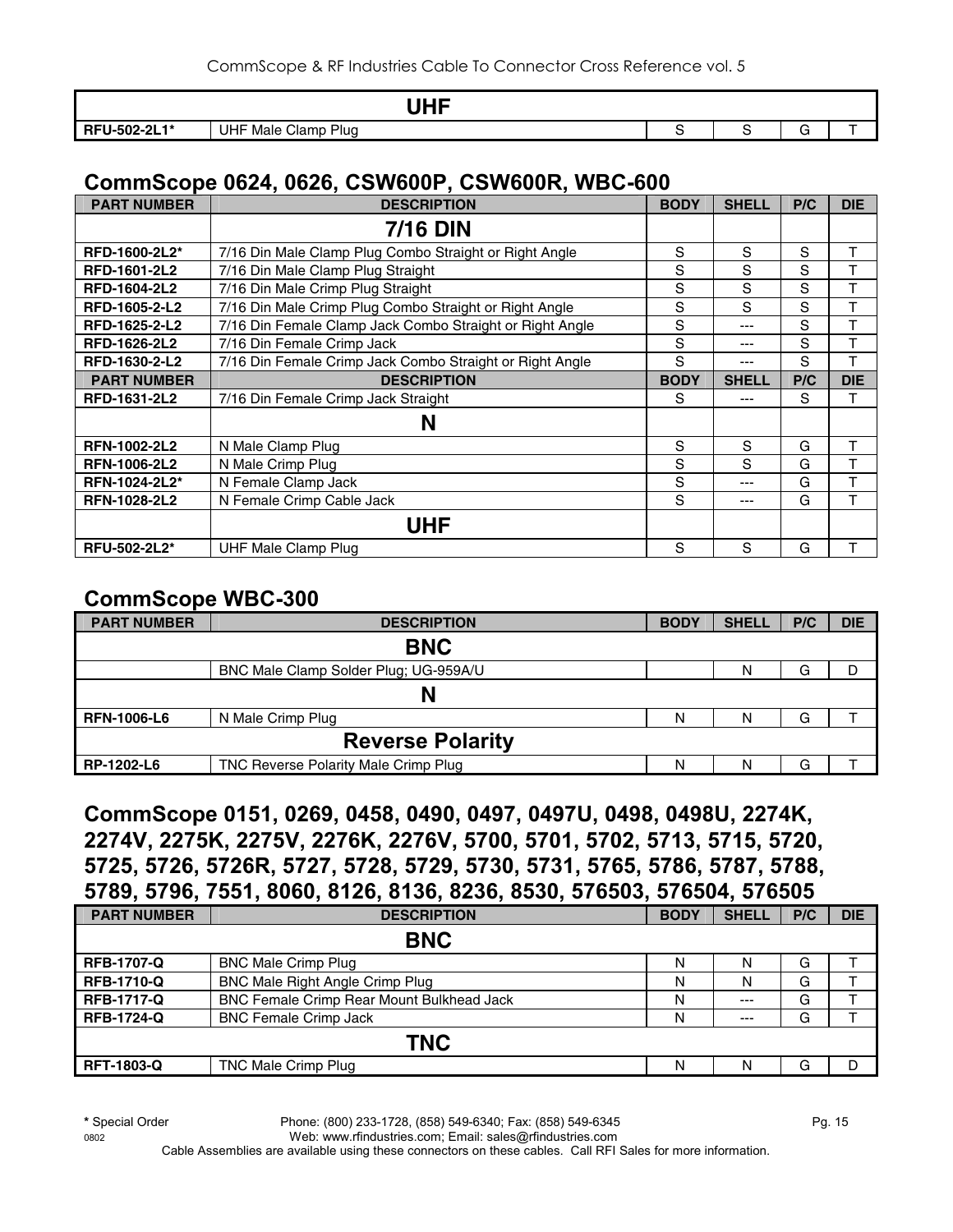#### **CommScope 0132K, 0132V, 0359K, 0359V, 2277K, 2277V, 2278, 2279, 2278V, 2279K, 2279V, 4465, 4796**

| <b>PART NUMBER</b> | <b>DESCRIPTION</b>         | <b>BODY</b> | <b>SHELL</b> | P/C         | <b>DIE</b> |
|--------------------|----------------------------|-------------|--------------|-------------|------------|
|                    | <b>BNC</b>                 |             |              |             |            |
| <b>RFB-1707-Q1</b> | <b>BNC Male Crimp Plug</b> | N           | N            | $\sim$<br>J |            |

## **CommScope 5901, 5903, 5904, 5908, 5909, 5913, 5914, 5915, 5916, 5916R, 5918, 5920, 5950**

| <b>PART NUMBER</b> | <b>DESCRIPTION</b>                               | <b>BODY</b> | <b>SHELL</b> | P/C | <b>DIE</b> |
|--------------------|--------------------------------------------------|-------------|--------------|-----|------------|
|                    | <b>BNC</b>                                       |             |              |     |            |
| <b>RFB-1707-R</b>  | <b>BNC Male Crimp Plug</b>                       | N           |              | G   |            |
| <b>RFB-1710-R*</b> | <b>BNC Male Right Angle Crimp Plug</b>           | N           | N            | G   |            |
| <b>RFB-1717-R*</b> | <b>BNC Female Crimp Rear Mount Bulkhead Jack</b> | N           | $--$         | G   |            |
| <b>RFB-1724-R*</b> | <b>BNC Female Crimp Jack</b>                     | N           | $---$        | G   |            |

## **CommScope 2035K**

| <b>PART NUMBER</b>     | <b>DESCRIPTION</b>                        | <b>BODY</b> | <b>SHELL</b> | P/C | <b>DIE</b> |
|------------------------|-------------------------------------------|-------------|--------------|-----|------------|
|                        | <b>BNC</b>                                |             |              |     |            |
| <b>RFB-1707-S1</b>     | <b>BNC Male Crimp Plug</b>                | N           | N            | G   | т          |
| <b>RFB-1710-S1</b>     | BNC Male R/A Crimp Plug                   | N           | N            | G   |            |
| <b>RFB-1717-S1</b>     | BNC Female Crimp Rear Mount Bulkhead Jack | N           | ---          | G   | т          |
| <b>RFB-1724-S1</b>     | <b>BNC Female Crimp Jack</b>              | N           | ---          | G   |            |
|                        | Mini-SMB 75 Ohm                           |             |              |     |            |
| <b>RSB-200-1-179DS</b> | Mini-SMB Crimp Plug                       | G           | ---          | G   | т          |
| <b>RSB-210-1-179DS</b> | Mini-SMB Right Angle Crimp Plug           | G           | ---          | G   | T          |
| <b>RSB-220-1-179DS</b> | Mini-SMB Crimp Jack                       | G           | ---          | G   |            |
| RSB-221-1-179DS        | Mini-SMB Crimp Jack                       | G           | ---          | G   |            |
|                        | SMB 75 Ohm                                |             |              |     |            |
| RSB-300-1-179DS        | SMB Crimp Plug                            | G           | ---          | G   | т          |
| <b>RSB-301-179DS</b>   | SMB Crimp Plug, with Locking Shell        | N           | ---          | G   |            |
| <b>RSB-310-1-179DS</b> | SMB Right Angle Crimp Plug                | G           | ---          | G   |            |

## **CommScope 734A, 734C1, 734C1H, 734C1P, 734C12, 734D, 734S1, 734S1H, 734S6, 734ST, 734STH**

| <b>PART NUMBER</b> | <b>DESCRIPTION</b>                               | <b>BODY</b> | <b>SHELL</b> | P/C | <b>DIE</b> |
|--------------------|--------------------------------------------------|-------------|--------------|-----|------------|
|                    | <b>BNC</b>                                       |             |              |     |            |
| <b>RFB-1707-W</b>  | <b>BNC Male Crimp Plug</b>                       | N           |              | G   |            |
| <b>RFB-1710-W</b>  | <b>BNC Male Right Angle Crimp Plug</b>           | N           | N            | G   | D          |
| <b>RFB-1717-W</b>  | <b>BNC Female Crimp Rear Mount Bulkhead Jack</b> | N           | $---$        | G   |            |
| <b>RFB-1724-W</b>  | <b>BNC Female Crimp Jack</b>                     | N           | $--$         | G   |            |

## **CommScope WBC-240**

| <b>PART NUMBER</b> | <b>DESCRIPTION</b>                    | <b>BODY</b> | <b>SHELL</b> | P/C | <b>DIE</b> |
|--------------------|---------------------------------------|-------------|--------------|-----|------------|
|                    | <b>BNC</b>                            |             |              |     |            |
| <b>RFB-1101-1X</b> | BNC Male Clamp Solder Plug; UG-959A/U | N           | N            | ⌒   |            |

0802 Web: www.rfindustries.com; Email: sales@rfindustries.com

**<sup>\*</sup>** Special Order Phone: (800) 233-1728, (858) 549-6340; Fax: (858) 549-6345 Pg. 16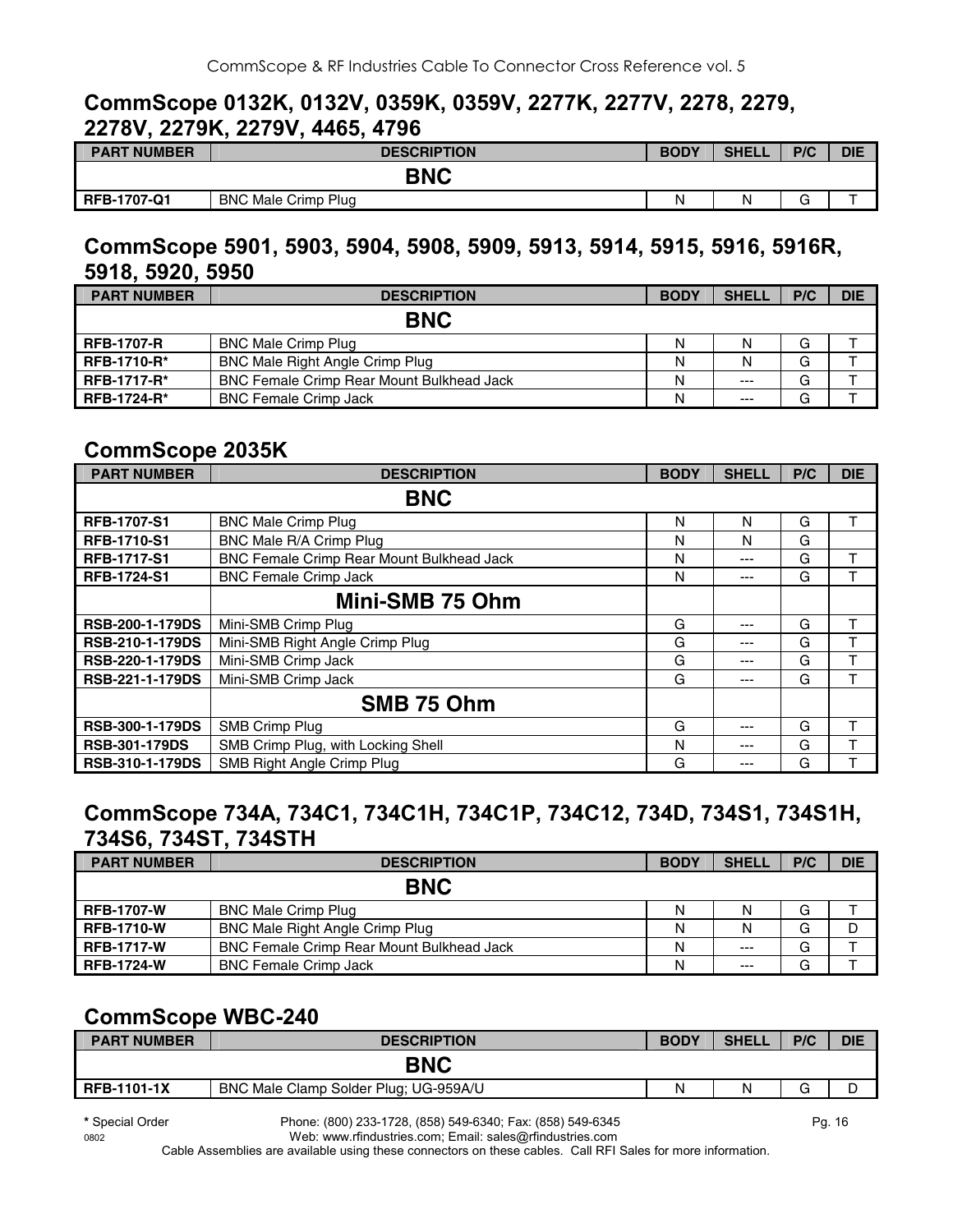| <b>RFB-1107-1X</b>  | <b>BNC Male Crimp Plug</b>                                         | N                       | N              | G              | D                       |  |
|---------------------|--------------------------------------------------------------------|-------------------------|----------------|----------------|-------------------------|--|
| <b>RFB-1110-X</b>   | BNC Male R/A Crimp Plug                                            | N                       | N              | G              | T                       |  |
| <b>RFB-1124-1X</b>  | <b>BNC Female Crimp Jack</b>                                       | N                       | $\overline{a}$ | G              | D                       |  |
| <b>7/16 Din</b>     |                                                                    |                         |                |                |                         |  |
| RFD-1600-2-X        | 7/16 Din Male Clamp Plug Combo Straight or Right Angle             | $\mathbb S$             | S              | $\mathbf S$    | Τ                       |  |
| RFD-1605-2-X        | 7/16 Din Male Crimp Plug Combo Straight or Right Angle             | $\mathbf S$             | S              | $\overline{S}$ | $\mathsf T$             |  |
| RFD-1625-2-X        | 7/16 Din Female Clamp Jack Combo Straight or Right Angle           | $\overline{s}$          | $\overline{a}$ | $\overline{s}$ | T                       |  |
| RFD-1630-2-X        | 7/16 Din Female Crimp Jack Combo Straight or Right Angle           | $\overline{S}$          | $\overline{a}$ | $\overline{S}$ | $\overline{\mathsf{T}}$ |  |
| RFD-1641-2-X*       | 7/16 Din Female 4 Hole Flange Clamp Combo Straight or R/A          | $\mathbf S$             | ---            | S              | $\mathsf{T}$            |  |
|                     | <b>FME</b>                                                         |                         |                |                |                         |  |
| <b>RFE-6050-X</b>   | FME Female Crimp Jack                                              | N                       | $\overline{a}$ | G              | $\top$                  |  |
|                     | N                                                                  |                         |                |                |                         |  |
| <b>RFN-1001-S</b>   | N Male Solder Plug                                                 | $\mathbb S$             | S              | G              | т                       |  |
| <b>RFN-1004-1SX</b> | N Male Clamp Plug                                                  | $\mathbf S$             | $\mathsf S$    | G              | $\mathsf T$             |  |
| <b>RFN-1007-2SX</b> | N Male Crimp Plug                                                  | $\overline{s}$          | $\overline{s}$ | $\overline{G}$ | $\overline{\mathsf{T}}$ |  |
| <b>RFN-1009-X*</b>  | N Male Right Angle Crimp Plug                                      | S                       | S              | G              | $\overline{\mathsf{T}}$ |  |
| RFN-1009-X-04       | N Male Right Angle Crimp Plug                                      | $\overline{\mathsf{N}}$ | N              | G              | $\overline{\mathsf{T}}$ |  |
| <b>RFN-1026-1X</b>  | N Female Clamp Jack                                                | $\overline{s}$          |                | $\overline{G}$ | $\overline{\mathsf{T}}$ |  |
| <b>PART NUMBER</b>  | <b>DESCRIPTION</b>                                                 | <b>BODY</b>             | <b>SHELL</b>   | P/C            | <b>DIE</b>              |  |
| <b>RFN-1029-SX</b>  | N Female Crimp Jack                                                | S                       | $\overline{a}$ | G              | $\mathsf{T}$            |  |
|                     |                                                                    |                         |                |                |                         |  |
|                     | <b>TNC</b>                                                         |                         |                |                |                         |  |
| RFT-1201-1X         | TNC Male Clamp Plug                                                | $\mathsf{N}$            | N              | G              | Т                       |  |
| <b>RFT-1203-1X</b>  | <b>TNC Male Crimp Plug</b>                                         | N                       | N              | $\overline{G}$ | $\overline{D}$          |  |
| <b>RFT-1213-X</b>   | TNC Female Crimp Rear Mount Bulkhead Jack                          | $\mathsf{N}$            | $\overline{a}$ | G              | D                       |  |
| <b>RFT-1217-X</b>   | TNC Female Crimp Jack                                              | N                       | $---$          | G              | D                       |  |
|                     | <b>UHF</b>                                                         |                         |                |                |                         |  |
| <b>RFU-500</b>      | <b>UHF Male Solder Plug</b>                                        | S                       | $\mathsf{N}$   | $\mathbf S$    | Dap                     |  |
| <b>RFU-501</b>      | <b>UHF Male Clamp Plug</b>                                         | $\overline{s}$          | $\overline{s}$ | $\overline{s}$ | Τ                       |  |
| <b>RFU-508-X</b>    | <b>UHF Male Crimp Plug</b>                                         | N                       | N              | S              | Dap                     |  |
|                     | <b>Mini-UHF</b>                                                    |                         |                |                |                         |  |
| <b>RFU-600-1X</b>   | Mini-UHF Male Crimp Plug                                           | N                       | N              | G              | D                       |  |
| <b>RFU-601-1X</b>   | Mini-UHF Female Crimp Jack                                         | N                       | $\overline{a}$ | S              | D                       |  |
|                     | <b>SMA</b>                                                         |                         |                |                |                         |  |
| <b>RSA-3000-X</b>   | SMA Male Crimp Plug                                                | $\mathsf{N}$            | $\mathsf{N}$   | G              | Т                       |  |
| <b>RSA-3010-X</b>   | SMA Male Right Angle Crimp Plug                                    | N                       | N              | G              | $\mathsf T$             |  |
| <b>RSA-3050-X</b>   | SMA Female Crimp Jack                                              | N                       |                | G              | $\top$                  |  |
|                     | <b>Reverse Thread</b><br><b>TNC Reverse Thread Male Crimp Plug</b> |                         |                |                |                         |  |

**Cable assemblies using any CommScope cable with any standard RF connector listed here are available in any specified length with short lead times. All flexible crimp cable assemblies are fabricated with soldered center contacts and adhesive lined shrink tubing for additional cable retention and strain relief.** 

**More cable to connector cross references are available which include: Alpha, Antenna Specialist, BICCGeneral, Belden, Carol, Comm/Scope, Cushcraft Ultralink, CCI/Intercomp, Daburn, Dearborn, General/Guardian, GEPCO, Harbour Industries, Haverhill, Manhattan CDT, Micro-**